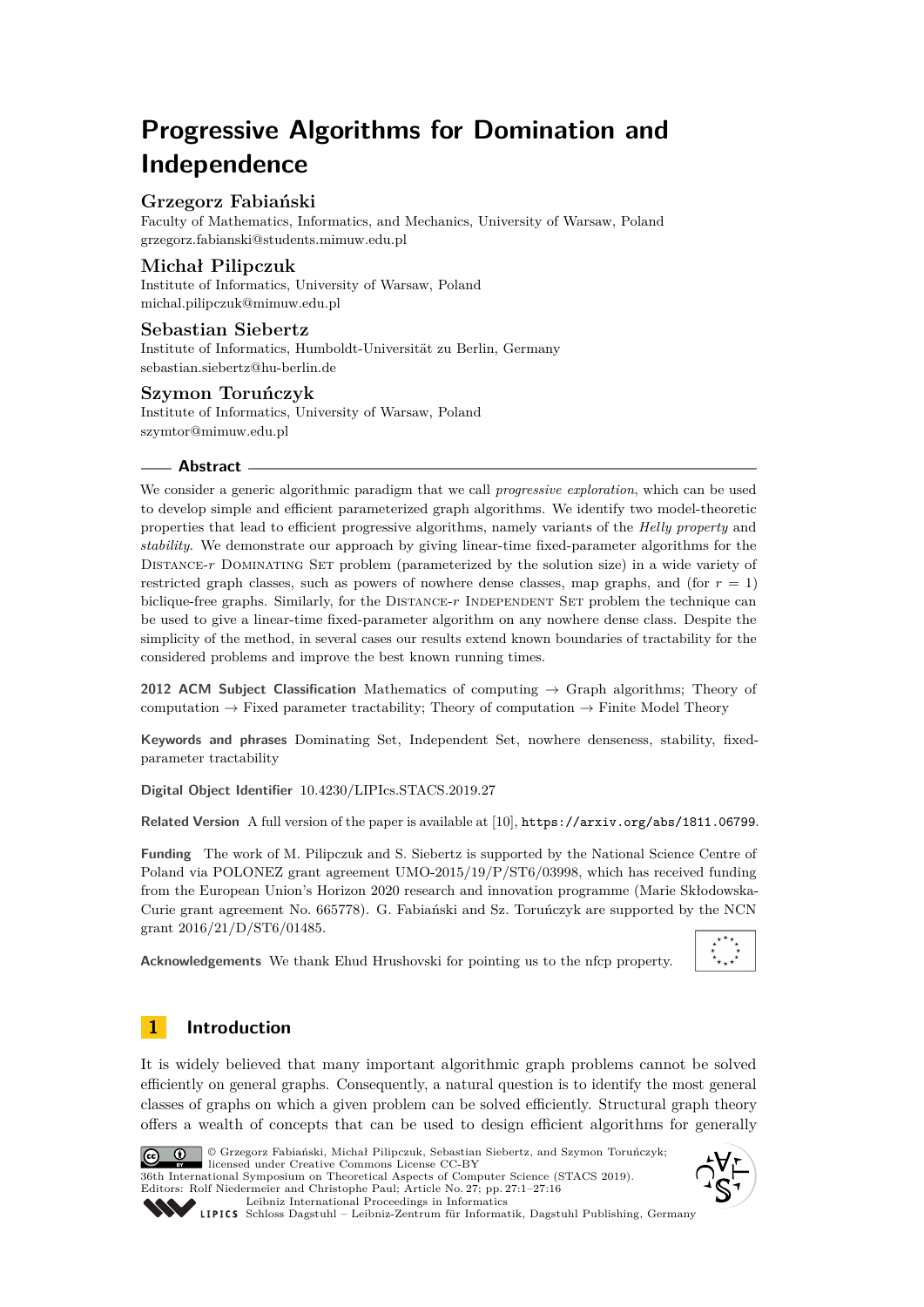## **27:2 Progressive Algorithms for Domination and Independence**

intractable problems on restricted graph classes. An important result in this area states that every property of graphs expressible in monadic second-order logic can be tested in linear time on every class of bounded treewidth [\[3\]](#page-14-1). Similarly, every property expressible in first-order logic can be tested in almost linear time on every nowhere dense graph class [\[11\]](#page-14-2).

Nowhere denseness is an abstract notion of uniform sparseness in graphs, which is the foundational definition of the theory of sparse graphs; see the monograph of Nešetřil and Ossona de Mendez [\[14\]](#page-15-1) for an overview. Formally, a graph class  $\mathscr C$  is *nowhere dense* if for every  $r \in \mathbb{N}$ , one cannot obtain arbitrary large cliques by contracting disjoint connected subgraphs of radius at most  $r$  in graphs from  $\mathscr C$ . Many well-studied classes of sparse graphs are nowhere dense, for instance the class of planar graphs, any class of graphs with a fixed bound on the maximum degree, or any class of graphs excluding a fixed (topological) minor, are nowhere dense. Furthermore, under certain closure conditions, nowhere denseness constitutes the frontier of parameterized tractability for natural classes of problems. For instance, while the first-order model-checking problem is fixed-parameter tractable on every nowhere dense class  $\mathscr{C}$  [\[11\]](#page-14-2), on every subgraph-closed class  $\mathscr{D}$  that is not nowhere dense, it is as hard as on the class of all graphs [\[5,](#page-14-3) [8\]](#page-14-4). Similar lower bounds are known for many individual problems, e.g. for the DISTANCE-r INDEPENDENT SET problem and the DISTANCE-r DOMINATING SET problem, on subgraph-closed classes which are not nowhere dense [\[7,](#page-14-5) [16\]](#page-15-2).

Towards the goal of extending the border of algorithmic tractability for the above mentioned problems beyond graph classes that are closed under taking subgraphs, we study a very simple and generic algorithmic paradigm that we call *progressive exploration*, described below.

This general idea can be applied to a *parameterized subset problem*, in which we are given a graph *G* and parameter *k*, and the goal is to determine if *G* satisfies a property of the form *"there exists a candidate of size k which agrees with every witness".* Here, the notions of *candidates, witnesses,* and *agreeing* depend on the problem under consideration. For example, when considering the existence of a distance-*r* dominating set of size *k*, candidates are sets *S* of size *k*, witnesses are single vertices, and a candidate *S agrees* with every vertex in distance at most *r* from a vertex in *S*.

Another way of viewing a problem as above is to consider the bipartite "agreement" graph, whose left part consists of candidates, right part consists of witnesses, and adjacency denotes agreeing. Then the problem is to determine if the right part of this bipartite graph has some common neighbor. Note that the size of the bipartite graph is usually polynomial in terms of the size of the input graph *G*, where the exponent of the polynomial is the parameter *k* that we are interested in. In particular, if we are aiming at fixed-parameter tractability, we cannot even afford constructing the entire bipartite graph.

To solve a problem as above, a progressive exploration algorithm proceeds in rounds  $i = 1, 2, \ldots$ , where each round *i* finishes with constructing a candidate  $S_i$  and a set of witnesses  $W_i$ . In round *i*, we seek a candidate  $S_i$  that agrees with every vertex in the union of the previously constructed witness sets  $W_1, W_2, \ldots, W_{i-1}$ . If no such  $S_i$  exists, we can terminate and answer that there is no solution. On the other hand, if the found candidate  $S_i$  agrees with every witness in the graph, we also terminate and return it as a solution. Otherwise, we find another set  $W_i$  of witnesses, such that each of the candidates  $S_1, \ldots, S_{i-1}, S_i$  found so far does not agree with one of the witnesses in  $W_i$ , and proceed to the next round. In this way, we progressively explore the whole solution space, while constructing more and more problematic witness sets that the future candidates must agree with, until we either find a solution or enough witnesses to certify that no solution exists.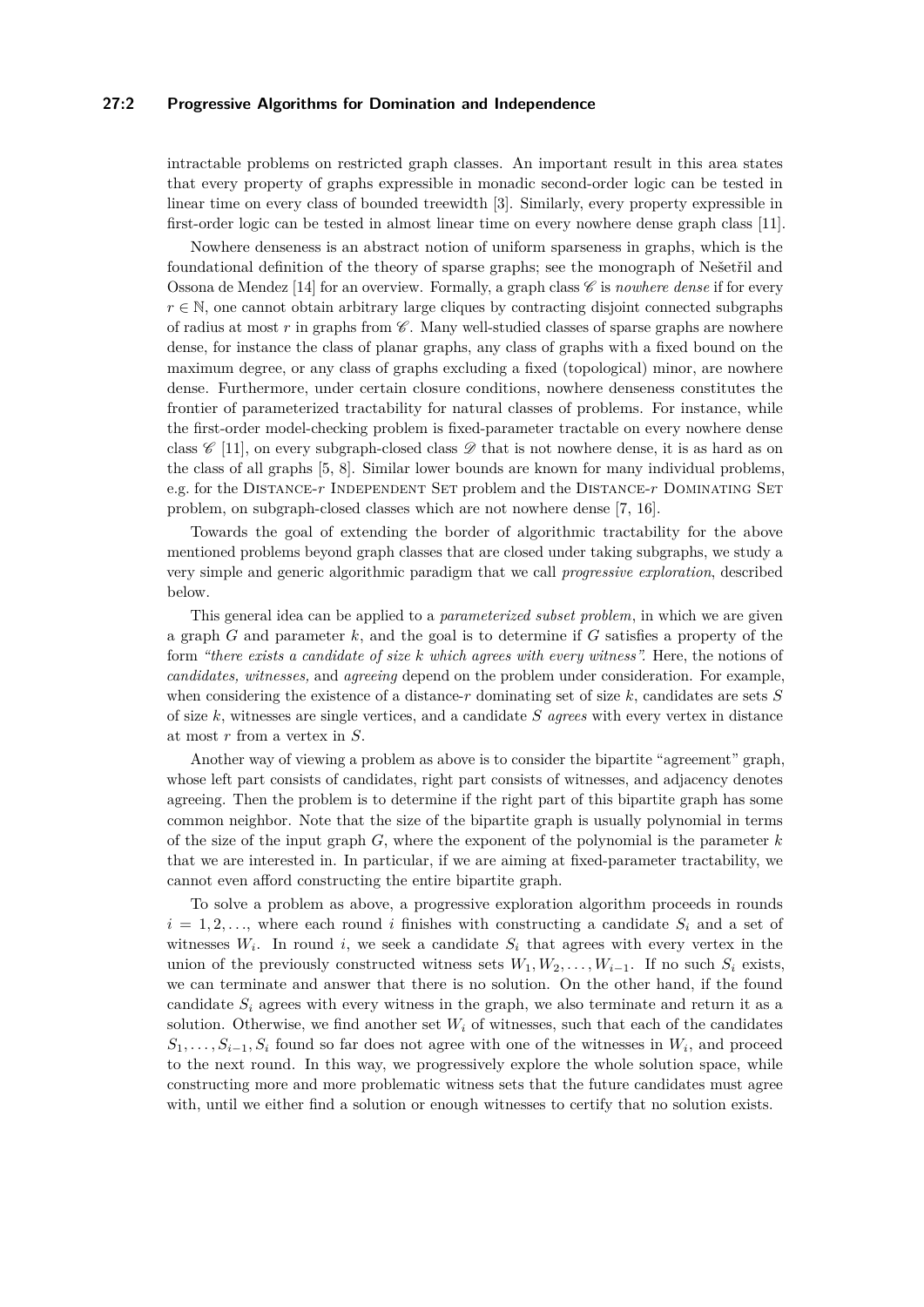<span id="page-2-0"></span>

**Figure 1** The figure depicts various properties of classes of bipartite graphs, which are introduced in Section [2.](#page-3-0) Domination- and independence-type problems studied in Section [3](#page-6-0) reduce to the problem of determining whether the right part of a given bipartite graph has a common neighbor. In Section [4](#page-10-0) two algorithms for the latter problem are devised, and their domains of applicability are marked above. The *ladder algorithm* has a larger domain, but requires a more powerful access oracle and has higher running time. Finally, we apply these algorithms to specific graph classes, yielding new fixed-parameter tractability results for domination- and independence-type problems.

Progressive graph exploration is a generic approach to solving graph problems, which so far rather resembles a wishful-thinking heuristic than a viable algorithmic methodology. Such algorithms can be applied to any input graph, however, a priori there are multiple problem-dependent details to be filled.

First, in order to implement the iteration, we should efficiently compute candidates *S<sup>i</sup>* and small witness sets  $W_i$  in every round. Second, to analyze the running time we need to give an upper bound on the number of rounds in which the algorithm terminates. If we can guarantee that each round can be implemented efficiently and that the number of rounds is bounded in the parameter *k*, we immediately obtain a fixed-parameter algorithm for the problem under consideration.

In this work we study properties of algorithmic problems and graphs that ensure these desired features. Inspired by notions from model theory, we identify combinatorial properties of the arising bipartite graphs which lead to efficient progressive exploration algorithms. The properties that guarantee the existence of small witness sets are variants of the *Helly property*, called *nfcp* in model theory. The property that guarantees that the progressive exploration algorithms stop after a bounded number of rounds is the model-theoretic notion of *stability*. Under these conditions, for problems formulated using short distances in the graph, we are able to implement progressive exploration efficiently, yielding fast and simple fixed-parameter algorithms. See the caption in Figure [1](#page-2-0) for an overview of the paper.

We demonstrate our approach by applying it to the DISTANCE-r DOMINATING SET problem and the DISTANCE- $r$  INDEPENDENT SET problem on a variety of restricted graph classes. More precisely, we prove that:

- For every  $r \in \mathbb{N}$  and graph class C that is either nowhere dense, or is a power of a nowhere dense class, or is the class of map graphs, the DISTANCE- $r$  DOMINATING SET problem on any graph  $G \in \mathscr{C}$  can be solved in time  $2^{\mathcal{O}(k \log k)} \cdot ||G||$ . Here and throughout the paper,  $\|G\|$  denotes the total number of vertices and edges in a graph *G*.
- For every  $t \in \mathbb{N}$ , the DOMINATING SET problem on any  $K_{t,t}$ -free graph G can be solved in time  $2^{\mathcal{O}(k \log k)} \cdot ||G||$ ; here, a graph is  $K_{t,t}$ -free if it does not contain the complete bipartite graph  $K_{t,t}$  as a subgraph.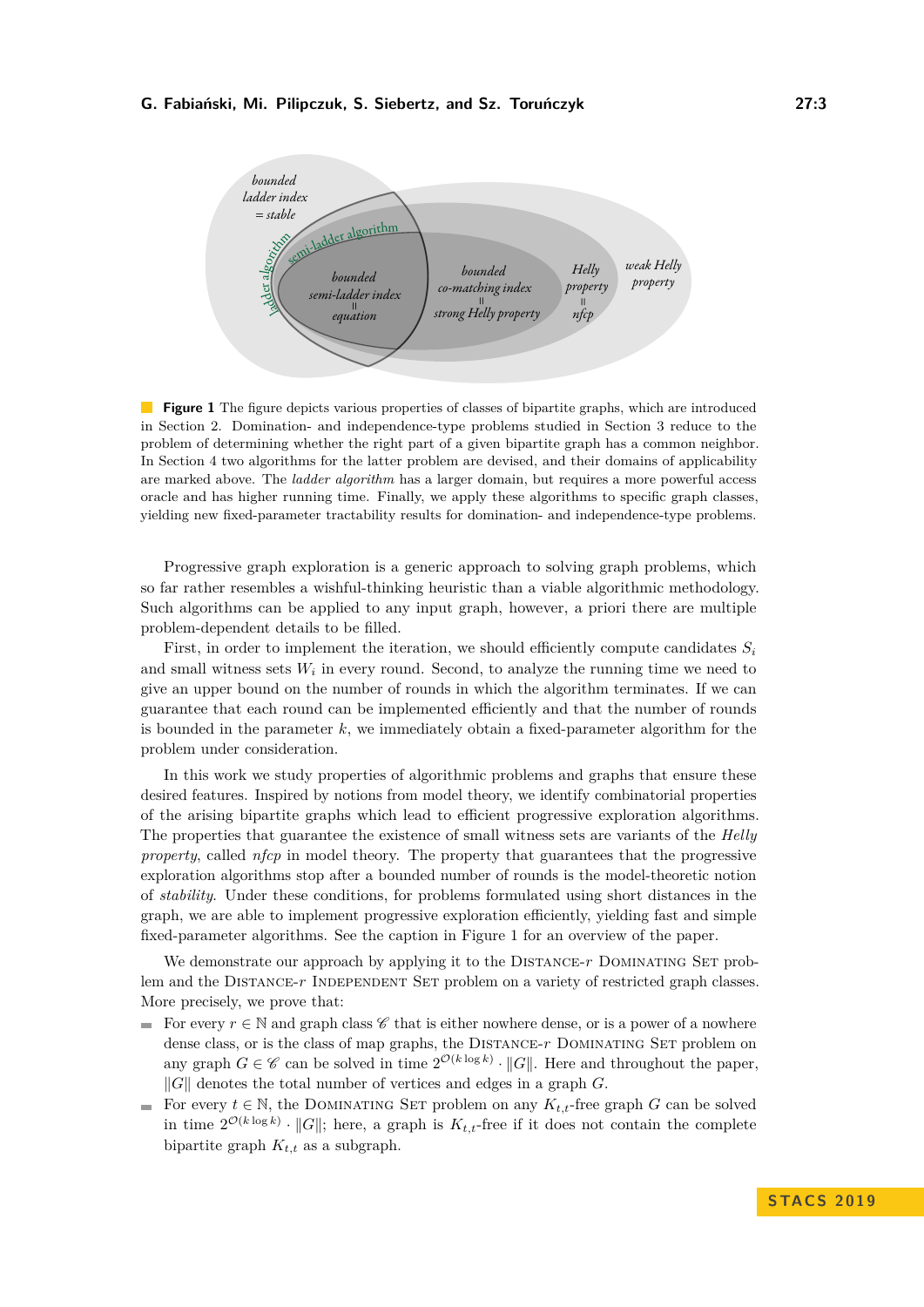#### **27:4 Progressive Algorithms for Domination and Independence**

For every  $r \in \mathbb{N}$  and nowhere dense graph class  $\mathscr{C}$ , the DISTANCE-*r* INDEPENDENT SET problem on any graph  $G \in \mathscr{C}$  can be solved in time  $f(k) \cdot ||G||$ , for some function *f*.

Actually, for the last result, we also give a different algorithm with running time  $2^{\mathcal{O}(k \log k)} \cdot ||G||$ , which however does not rely on the concept of progressive exploration and uses some blackboxes from the theory of sparsity.

Our results extend the limits of tractability for DISTANCE-*r* DOMINATING SET and DISTANCE-*r* INDEPENDENT SET and, in some cases, improve the best known running times. We include a comprehensive comparison with the existing literature at the end of Section [4.](#page-10-0) However, let us stress here a key point: all our algorithms are derived in a generic way using the idea of progressive exploration, hence they are very easy to implement and they do not use any algorithmic black-boxes that depend on the class from which the input is drawn. In fact, properties of the considered classes are used only when analyzing the running time.

# <span id="page-3-0"></span>**2 Complexity-measures for bipartite graphs**

In this section, we define the basic notions used in this paper, related to various complexity measures associated with bipartite graphs. We work with the following notion of bipartite graphs that is not standard in graph theory but suits the model theoretic context very well.

A *bipartite graph* is a triple  $G = (L, R, E)$ , where L and R are two sets of vertices, called the *left part* and *right part*, respectively, and  $E \subseteq L \times R$  is a binary relation whose elements are called *edges*. Hence, bipartite graphs with parts *L, R* correspond bijectively to binary relations with domain *L* and codomain *R*. Note that each bipartite graph has a uniquely determined left and right part. Also, those parts are not necessarily disjoint.

**Ladders, semi-ladders, and co-matchings.** We now define various complexity measures for bipartite graphs, based on the size of a largest "obstruction" found in a given bipartite graph. There are several types of obstructions, leading to different complexity measures. We start with defining the various types of obstructions. Let  $G = (L, R, E)$  be a bipartite graph. Two sequences,  $a_1, \ldots, a_n \in L$  and  $b_1, \ldots, b_n \in R$ , form:

- a *co-matching* of order *n* in *G* if we have  $(a_i, b_j) \in E \iff i \neq j$ , for all  $i, j \in \{1, \ldots, n\};$
- a *ladder* of order *n* in *G* if we have  $(a_i, b_j) \in E \Longleftrightarrow i > j$ , for all  $i, j \in \{1, \ldots, n\}$ ; and  $\mathcal{L}_{\mathcal{A}}$
- $\equiv$ a *semi-ladder* of order *n* in *G* if  $(a_i, b_j) \in E$  for all  $i, j \in \{1, \ldots, n\}$  with  $i > j$ , and  $(a_i, b_i) \notin E$  for all  $i \in \{1, ..., n\}.$

Note that in case of a semi-ladder we do not impose any condition for  $i < j$ . Observe that any ladder of order *n* and any co-matching of order *n* are also semi-ladders of order *n*.



**Figure 2** A co-matching, a ladder, and a semi-ladder of order 4, respectively. Dashed gray lines represent non-edges.

The *co-matching index* of a bipartite graph is the maximum order of a co-matching that it contains. A class of bipartite graphs has *bounded* co-matching index if the supremum of the co-matching indices of its members is finite. We define analogous notions for the *ladder index* and the *semi-ladder index*, in the expected way.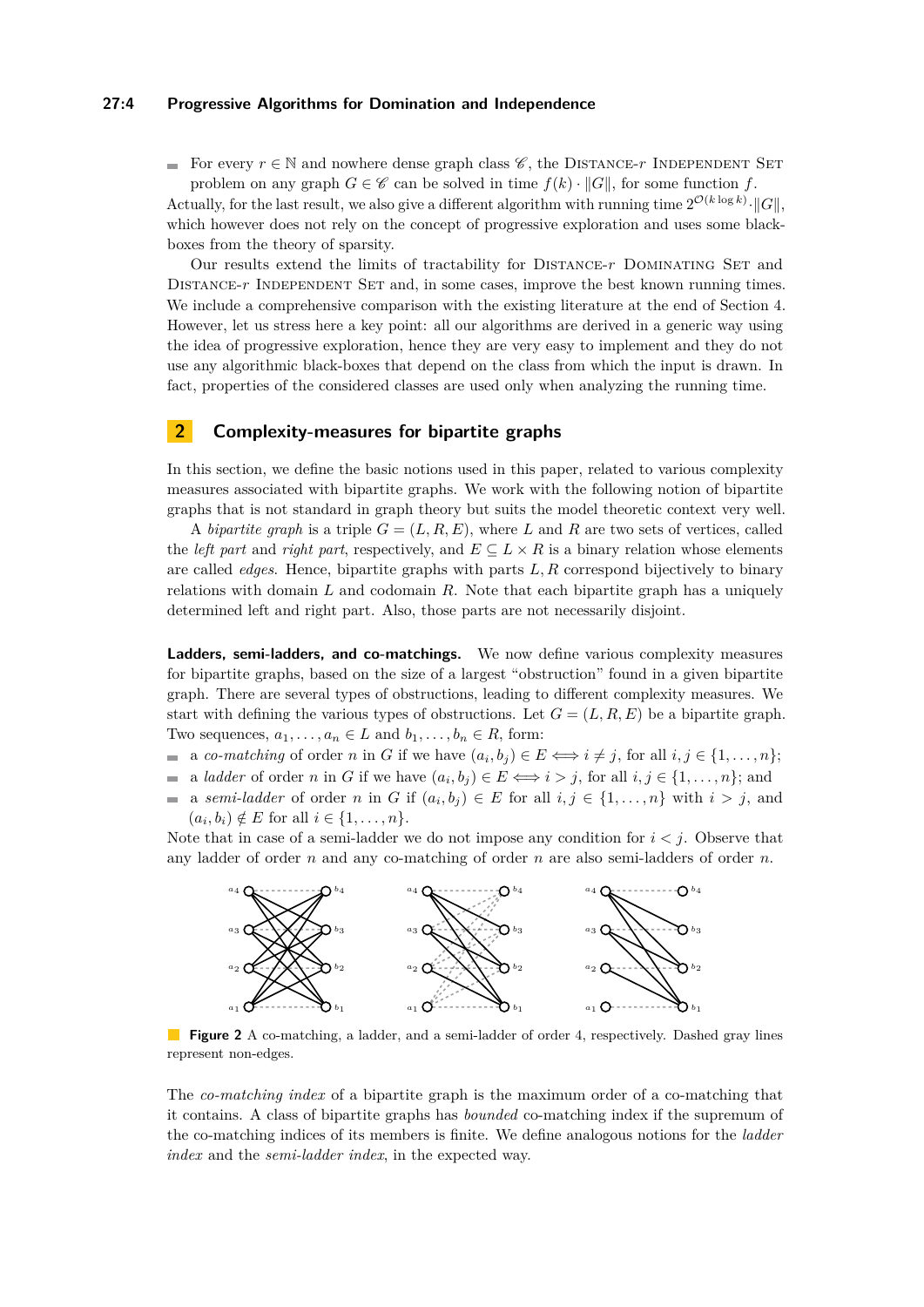In this paper, we will often not care about the precise bounds on the indices of graphs, and it will only matter whether the respective index is bounded in a given class. Bounded ladder and semi-ladder indices correspond notions from model theory (see paragraph on formulas below). We will later relate the property of having a bounded co-matching index to a variant of the *Helly property*. Using a simple Ramsey argument, we now observe that boundedness of the semi-ladder index is equivalent to boundedness of both the co-matching and the ladder index. Let us first state Ramsey's theorem in the form used in this paper.

<span id="page-4-0"></span>▶ **Theorem 1** (Ramsey's theorem). For all  $c, \ell \in \mathbb{N}$  there exists a number  $R<sup>c</sup>(\ell)$  with the *following property.* If the edges of a complete graph on  $R<sup>c</sup>(\ell)$  vertices are colored using c *colors, then there is a set of*  $\ell$  *vertices which is* monochromatic, that is, all edges with both *endpoints in this set are of the same color.*

The standard proof of Ramsey's theorem yields an upper bound of  $R^c(\ell) \leq c^{c\ell-1}$  for  $c \geq 2$ . From now on, we adopt the notation  $R<sup>c</sup>(\ell)$  for the multicolored Ramsey numbers as described in Theorem [1.](#page-4-0) The proofs of all statements marked with ♠ can be found in the full version of the paper [\[10\]](#page-14-0).

<span id="page-4-1"></span>I **Lemma 2** (♠)**.** *A class of bipartite graphs has finite semi-ladder index if and only if both its ladder index and its co-matching index are finite.*

**Helly property and its variants.** Let  $p \in \mathbb{N}$  and let  $G = (L, R, E)$  be a bipartite graph. We say that a subset  $B \subseteq R$  is *covered* by a subset  $A \subseteq L$  if there exists a vertex  $a \in A$  which is adjacent to all the vertices of *B*. Then subsets *A* and *B* have the *p-Helly property* if either *B* is covered by *A*, or *B* contains a subset of size at most *p* that is not covered by *A*. We shall say that *G* has:

 $\blacksquare$  the *weak p*-*Helly property* if *L* and *R* have the *p*-Helly property;

■ the *p*-Helly property if *L* and *B* have the *p*-Helly property, for all  $B \subseteq R$ ; and

■ the *strong p*-Helly property if all  $A ⊆ L$  and  $B ⊆ R$  have the *p*-Helly property.

We say that a class  $\mathscr C$  of bipartite graphs has the (weak/strong) Helly property if there is some  $p \in \mathbb{N}$  such that all graphs in  $\mathscr C$  have the (weak/strong) *p*-Helly property.

It turns out that the strong *p*-Helly property corresponds precisely to having co-matching index at most *p*.

<span id="page-4-2"></span>**► Lemma 3** (◆). Let  $p \in \mathbb{N}$  and  $G$  be a bipartite graph. Then  $G$  has the strong  $p$ -Helly *property if and only if it has co-matching index at most p.*

In the following paragraphs we will see specific examples of classes of bipartite graphs satisfying variants of the (weak/strong) Helly property.

**Bipartite graphs defined by formulas.** We construct bipartite graphs using logical formulas. In principle, we could consider formulas of any logic, but in this paper we only consider firstorder logic in the vocabulary of graphs, i.e., using the binary relation symbol *E* representing edges, the binary relation symbol = representing equality, and logical constructs  $\vee, \wedge, \neg, \rightarrow,$  $\forall$ ,  $\exists$ . E.g, the property dist $(x, y)$  ≤ 5, expressing that *x* and *y* are at distance at most 5 in a graph *G*, can be expressed by a first-order formula using four existential quantifiers.

We write  $\bar{x}$  to represent a tuple of variables (with every variable appearing only once). If *V* is a set, then  $V^{\bar{x}}$  denotes the set of all assignments mapping variables in  $\bar{x}$  to *V*. Let  $\varphi(\bar{x}; \bar{y})$  be a formula with free variables partitioned into two disjoint tuples,  $\bar{x}$  and  $\bar{y}$ . Given any graph *G* with vertex set *V*, the formula  $\varphi$  induces a bipartite graph  $\varphi(G)$  with left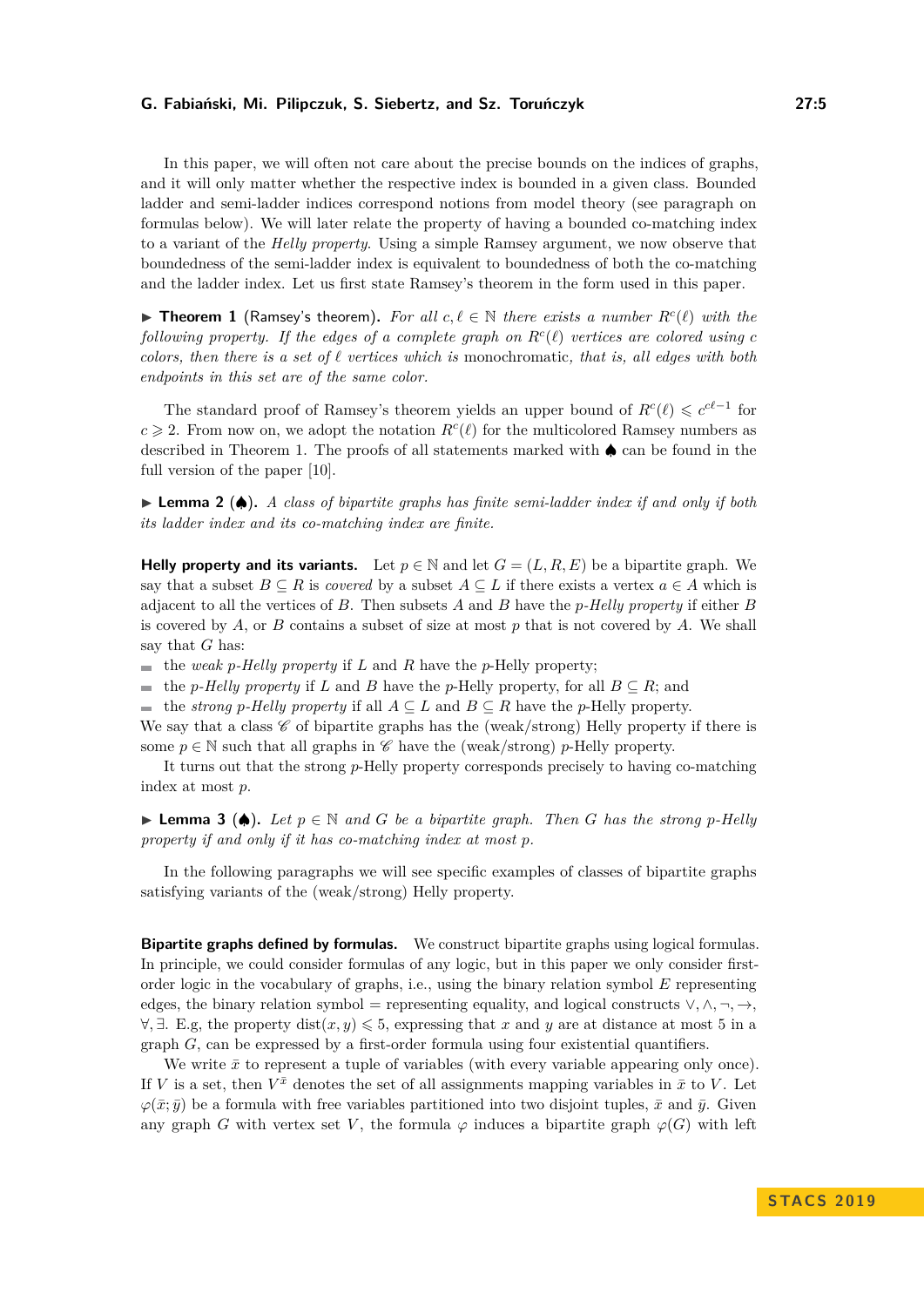## **27:6 Progressive Algorithms for Domination and Independence**

part  $V^{\bar{x}}$ , right part  $V^{\bar{y}}$ , and where  $\bar{a} \in V^{\bar{x}}$  and  $\bar{b} \in V^{\bar{y}}$  are adjacent if and only if  $\varphi(\bar{a}; \bar{b})$  holds in *G*. If  $\mathscr C$  is a class of graphs and  $\varphi(\bar x;\bar y)$  is a formula, then by  $\varphi(\mathscr C)$  we denote the class of all bipartite graphs  $\varphi(G)$ , for  $G \in \mathscr{C}$ . We say that  $\varphi$  has *bounded ladder index* on a class  $\mathscr{C}$  if the class  $\varphi(\mathscr{C})$  has bounded ladder index; similarly for the co-matching and the semi-ladder index. The same definitions apply if instead of graphs we consider logical structures over some fixed signature, and  $\varphi(\bar{x}; \bar{y})$  is a formula over that signature. For simplicity, we consider only graphs in this paper.

We note that the various indices are preserved by adding spurious free variables to formulas. Precisely, let  $\varphi(\bar{x}; \bar{y})$  be a first-order formula and let  $\varphi'(\bar{x}'; \bar{y}')$  be the same formula, but having extra free variables, i.e.,  $\bar{x}$  is a subtuple of  $\bar{x}'$  and  $\bar{y}$  is a subtuple of  $\bar{y}'$ . Then, for any graph *G*, the ladder index of  $\varphi(G)$  is equal to the ladder index of  $\varphi'(G)$ , although the two bipartite graphs  $\varphi(G)$  and  $\varphi'(G)$  may differ. The same holds for all the other properties studied in this paper: co-matching index, semi-ladder index, (weak/strong) Helly property.

The next lemma shows that a positive boolean combination (a boolean combination in which no negations are used) of formulas with bounded semi-ladder index also has bounded semi-ladder index. The proof uses a Ramsey argument.

<span id="page-5-0"></span>► **Lemma 4 (♠).** *Let*  $\varphi_1(\bar{x}; \bar{y}), \ldots, \varphi_k(\bar{x}; \bar{y})$  *be formulas and let*  $\psi(\bar{x}; \bar{y})$  *be a positive boolean combination of*  $\varphi_1, \ldots, \varphi_k$ *. Suppose G is a graph such that*  $\varphi_1(G), \ldots, \varphi_k(G)$  *have semi-ladder index smaller than*  $\ell$ *. Then*  $\psi(G)$  *has semi-ladder index smaller than*  $R^k(\ell)$ *.* 

We remark that the property of having bounded ladder index is preserved by taking arbitrary boolean combinations, not just positive ones. Finally, the analogue of Lemma [4](#page-5-0) fails for the co-matching index if positive boolean combinations are considered, but still holds if we restrict attention to conjunctions of atomic formulas.

We will later need the following variant of Lemma [4,](#page-5-0) which provides a sharper bound for formulas of a special form. As usual in this work, the proof relies on a Ramsey-like argument.

<span id="page-5-1"></span>**Lemma 5 (4).** Let  $\psi(\bar{x}; \bar{y}) = \bigvee_{j=1}^{k} \varphi(\bar{x}^{j}; \bar{y})$  for some  $k \geq 2$ , where  $\varphi(\bar{x}; \bar{y})$  is a formula and  $\bar{x}^1, \ldots, \bar{x}^k$  are permutations of  $\bar{x}$ . Suppose *G* is a graph such that  $\varphi(G)$  has semi-ladder *index smaller than*  $\ell$ . Then  $\psi(G)$  has semi-ladder index smaller than  $k^{\ell-1}$ .

**Stability theory.** Many of the combinatorial properties of bipartite graphs introduced above correspond to properties of formulas studied in model theory, specifically, in its modern branch called *stability theory*. Very roughly, stability theory studies how various combinatorial obstructions affect the logical complexity of the considered first-order theory. Stability theory will not be used in this paper, but for bibliographic completeness, we present a dictionary relating the notions introduced above to the notions studied there. Fix a class of structures  $\mathscr{C}$ ; in model theory; usually  $\mathscr C$  is the class of all models of a fixed first-order theory. A first-order formula  $\varphi(\bar{x}; \bar{y})$  is called *stable* (with respect to  $\mathscr{C}$ ) if  $\varphi(\mathscr{C})$  has bounded ladder index [\[21,](#page-15-3) Chapter I.2]. It is called *nfcp* if  $\varphi(\mathscr{C})$  has the Helly property [\[21,](#page-15-3) Chapter II.4]. It is called an *equation* if  $\varphi(\mathscr{C})$  has bounded semi-ladder index [\[19,](#page-15-4) [15\]](#page-15-5).

We also remark that the properties of bipartite graphs that we consider can be viewed as properties of set systems: a bipartite graph  $G = (L, R, E)$  gives rise to a family F of subsets of *R*, consisting of neighborhoods of elements of *L*. The *p*-Helly property is usually formulated for set systems  $\mathcal F$ , requiring that every minimal subfamily of  $\mathcal F$  with an empty intersection has at most  $p$  sets in it. The semi-ladder index corresponds to the maximal length of an inclusion-chain in the family of intersections of the sets in  $\mathcal{F}$ .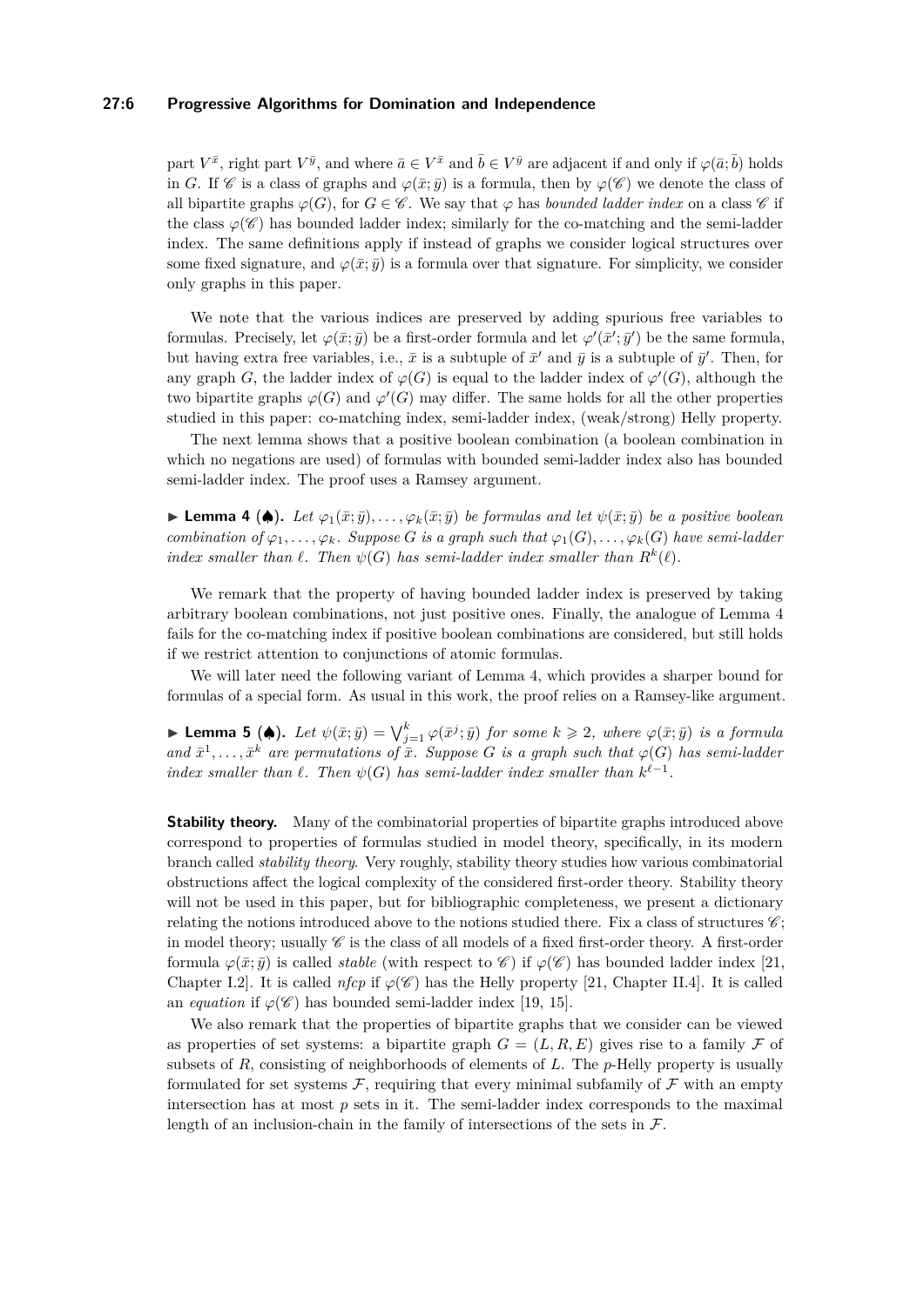**Stability in nowhere dense graph classes.** The classes of bipartite graphs with bounded ladder index that are relevant to this paper are provided by the following result, due to Podewski and Ziegler [\[20\]](#page-15-6).

<span id="page-6-2"></span>**► Theorem 6** ([\[20\]](#page-15-6), cf. [\[1,](#page-14-6) [18\]](#page-15-7)). Let  $\mathscr C$  be a nowhere dense class of graphs and let  $\varphi(\bar x;\bar y)$  be *a* first-order formula. Then  $\varphi$  has bounded ladder index on  $\mathscr C$ .

The above result was originally stated for superflat graphs, and using the notion of stability. The proof relied on non-constructive model-theoretic methods, such as the compactness theorem. The connection with nowhere denseness was observed by Adler and Adler [\[1\]](#page-14-6), and a proof providing explicit bounds was given by the last three authors in [\[18\]](#page-15-7). The observation of Adler and Adler is the starting point of this work, as it brings to light the connection between model theory and computer science which is further studied in this paper.

## <span id="page-6-0"></span>**3 Domination and independence problems**

We consider subset problems, where in a given graph we look for a solution *S* of size *k* that satisfies some property, whose dissatisfaction can be witnessed by a small subset of vertices *W*. Moreover, checking a candidate solution *S* against a witness *W* can be expressed in first-order logic. Thus, a problem of interest can be expressed by a sentence of the form  $\exists_{\bar{x}} \forall_{\bar{y}} \varphi(\bar{x}; \bar{y})$ , for a suitable formula  $\varphi(\bar{x}; \bar{y})$ , where  $\bar{x}$  is a tuple of *k* variables that represent a candidate *S*, while  $\bar{y}$  is a tuple of  $\ell$  variables that represent a witness *W*.

<span id="page-6-1"></span> $\triangleright$  **Example 7.** The DISTANCE- $r$  DOMINATING SET problem for parameter  $k$  can be expressed as above using the formula  $\delta_r^k(\bar{x}; y) = \bigvee_{i=1}^k \delta_r(x_i, y)$ , where  $\delta_r(x, y)$  is a formula that checks whether dist $(x, y) \leq r$ , and  $\bar{x} = (x_1, \ldots, x_k)$ . Similarly, the DISTANCE-*r* INDEPENDENT SET problem for parameter *k* can be expressed using the formula  $\eta_r^k(\bar{x}; y) = \bigwedge_{1 \leqslant i < j \leqslant k} \eta_r(x_i, x_j, y)$ , where  $\eta_r(x, x', y)$  is a formula that checks whether  $dist(x, y) + dist(x', y) > r$ .

Observe that a graph *G* satisfies the sentence  $\exists_{\bar{x}} \forall_{\bar{y}} \varphi(\bar{x}; \bar{y})$  if and only if the right part of the bipartite graph  $H = \varphi(G)$  is covered by the left side, i.e., all vertices in the right part (witnesses) have a common neighbor (solution). We call this abstract problem – checking whether the right part of a given bipartite graph  $H$  is covered by the left side – the COVERAGE problem.

Note that the size of the bipartite graph  $\varphi(G)$  is polynomial in the size of *G*, where the exponent depends on the number of free variables in  $\varphi$ , which is usually the parameter we are interested in. As we are aiming at fixed-parameter algorithms, we cannot afford to even construct the whole bipartite graph  $\varphi(G)$ . Therefore, we will design algorithms that solve the COVERAGE problem using an oracle access to the bipartite graph graph  $H = \varphi(G)$ , where the oracle calls will be implemented using subroutines on the original graph *G*. The running time of these algorithms, expressed in terms of the number of oracle calls, will be bounded only in terms of quantities (ladder indices, numbers governing Helly property, etc.) related to the class of bipartite graphs  $\varphi(\mathscr{C})$ , where  $\mathscr{C}$  is the considered class of input graphs.

Therefore, to obtain an algorithm for solving the initial problem on a given graph class  $\mathscr C$ we proceed in two steps:

Prove that the class  $\varphi(\mathscr{C})$  has a suitable Helly-type property and bounded ladder index.

Design an algorithm for Coverage, for input bipartite graphs with suitable Helly-type

properties and bounded ladder index, that uses only a bounded number of oracle calls. In Section [4](#page-10-0) we give two such algorithms solving Coverage: the *Semi-ladder Algorithm*, and the *Ladder Algorithm*. The Semi-ladder Algorithm requires that *H* has bounded semi-ladder index, whereas the Ladder Algorithm requires that *H* has bounded ladder index and the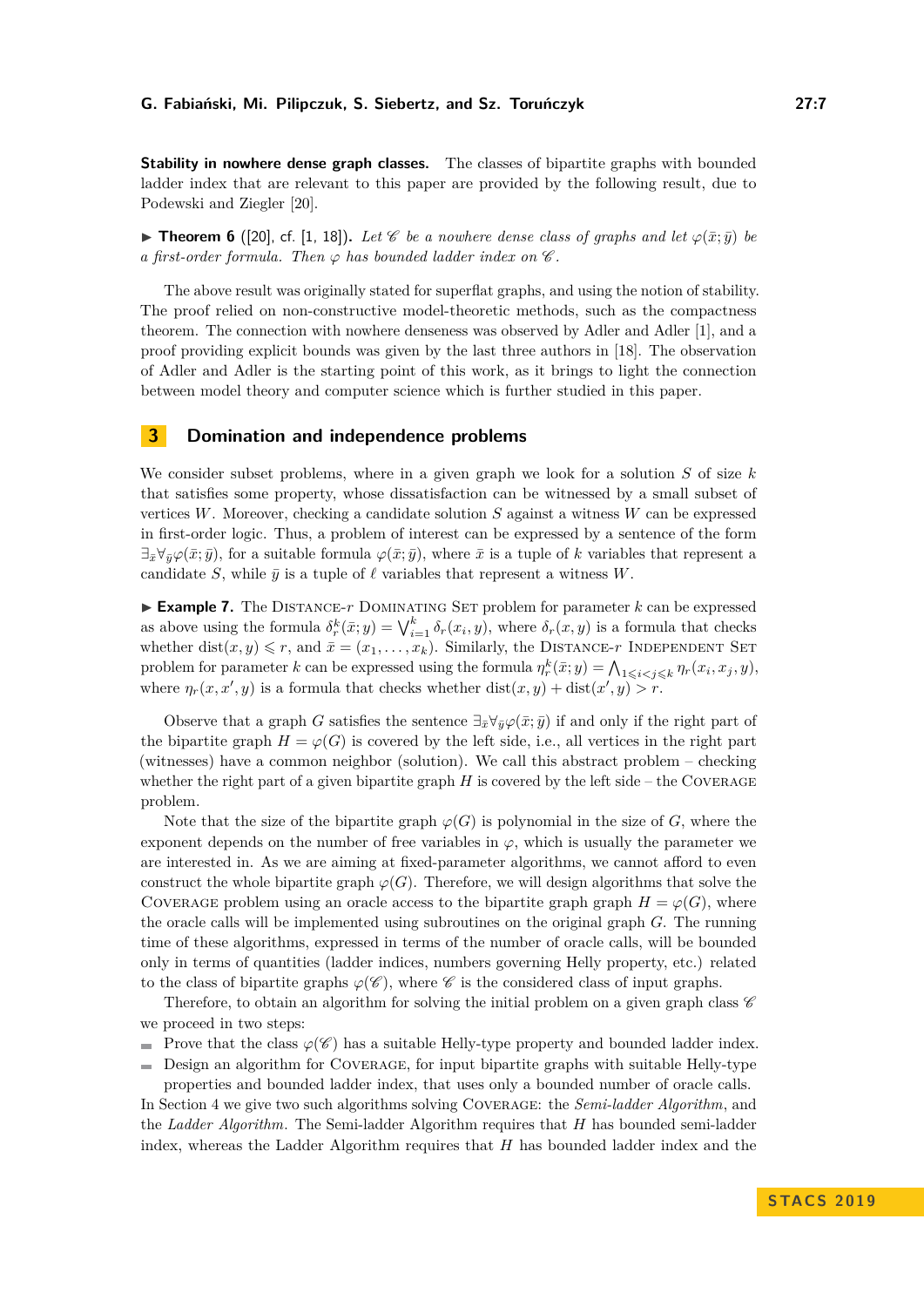## **27:8 Progressive Algorithms for Domination and Independence**

weak *p*-Helly property, for some fixed *p*. Note that by Lemmas [2](#page-4-1) and [3,](#page-4-2) boundedness of the semi-ladder index is equivalent to boundedness of the ladder index and having the strong *p*-Helly property, for some fixed *p*, so the prerequisites for the Semi-ladder Algorithm are stronger than for the Ladder Algorithm. See Figure [1](#page-2-0) for an overview.

We postpone the discussion of the algorithms to Section [4,](#page-10-0) and for now we focus on exhibiting the suitable properties for various classes of bipartite graphs. Slightly more precisely, we prove that on certain graph classes, formulas corresponding to domination-type problems have bounded semi-ladder index, while those corresponding to independence-type problems have the weak Helly property and bounded ladder index. Hence, in the first case we will apply the Semi-ladder Algorithm, and in the second – the Ladder Algorithm.

**Distance formulas and domination-type problems.** We shall prove fixed-parameter tractability results not only for distance-*r* domination, but for a more general class of dominationtype problems. Those can be expressed by suitable formulas, as explained next.

▶ **Definition 8.** *For*  $r \in \mathbb{N}$ , *let*  $\delta_r(x, y)$  *be the formula checking whether dist*(*x, y*)  $\leq r$ *. A* distance formula *is a formula*  $\varphi(\bar{x}; \bar{y})$  *which is a boolean combination of* atoms *of the form*  $\delta_r(x, y)$ , where the variable *x occurs* in  $\bar{x}$ , the variable *y occurs* in  $\bar{y}$ , and  $r \in \mathbb{N}$  is any *number. The* radius *of a distance formula is the maximal number r occurring in its atoms, whereas its* size *is the number of atoms occurring in it. A distance formula is* positive *if it is a positive boolean combination of atoms.*

*A* domination-type property *is a sentence*  $\psi$  *of the form*  $\exists_{\bar{x}} \forall_{\bar{y}} \varphi(\bar{x}; \bar{y})$ *, where*  $\varphi$  *is a positive distance formula. A* domination-type problem *is the computational problem of determining whether a given graph G satisfies a given domination-type property.*

► **Example 9.** Fix  $r \in \mathbb{N}$  and let  $\bar{x} = (x_1, \ldots, x_k)$  be a *k*-tuple of variable. Then the formula  $\delta_r^k(\bar{x}; y)$  considered in Example [7](#page-6-1) is a positive distance formula, hence the problem defined by the domination-type property  $\exists_{\bar{x}} \forall_{\bar{y}} \delta^k_r(\bar{x}; y)$  (aka DISTANCE-*r* DOMINATING SET) is a domination-type problem. Similarly, formulas  $\varphi(\bar{x}; y)$  expressing the following properties give raise to natural domination-type problems:

*y* is at distance at most *r* from at least two of the vertices  $x_1, \ldots, x_k$ ; and

the sum  $dist(x_1, y) + dist(x_2, y) + \ldots + dist(x_k, y)$  is at most *r*.

On the other hand, the formula  $\eta_r^k(\bar{x}; y)$  considered in Example [7](#page-6-1) is a distance formula, but it is not positive, and hence it does not yield a domination-type property.

From Lemmas [4](#page-5-0) and [5](#page-5-1) and the remark about spurious variables not affecting the semiladder index, we immediately obtain the following.

<span id="page-7-0"></span>► **Corollary 10.** Let  $\varphi(\bar{x}; \bar{y})$  be a positive distance formula of radius r and size *s*. If *G* is *a graph such that the semi-ladder index of*  $\delta_q(G)$  *is smaller than*  $\ell$  *for all*  $q \leq r$ *, then the semi-ladder index of*  $\varphi(G)$  *is smaller than*  $R^s(\ell)$ *. Moreover, if*  $\varphi = \delta_r^k$  *as defined in Example* [7](#page-6-1) *and*  $k \geq 2$ , then the semi-ladder index of  $\varphi(G)$  is smaller than  $k^{\ell-1}$ .

**Domination problems.** We first consider domination-type problems and prove that they have bounded semi-ladder indices on any nowhere dense class. This result can actually be extended beyond nowhere denseness: to powers of nowhere dense classes, to map graphs, and to  $K_{t,t}$ -free graphs for radius  $r = 1$ . We define the former two concepts next.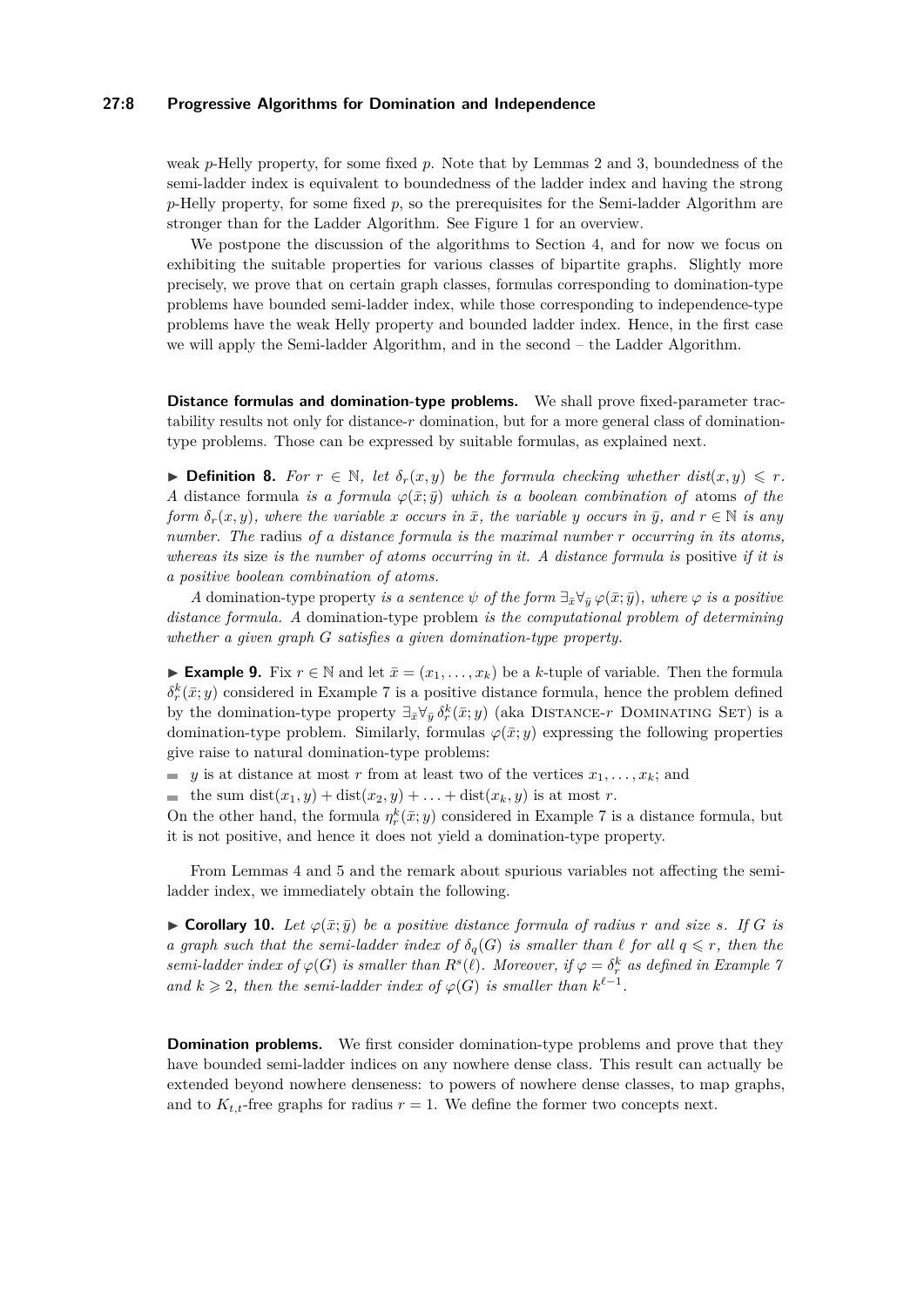For a graph *G* and  $s \in \mathbb{N}$ , let  $G^s$  denote the graph with the same vertex set as *G*, where two vertices are adjacent if and only if their distance in  $G$  is at most  $s$ . If  $\mathscr{D}$  is a graph class, then  $\mathscr{D}^s$  denotes the class  $\{G^s: G \in \mathscr{D}\}\$ . Note that a power of a nowhere dense class is not necessarily nowhere dense, e.g., the square of the class of stars is the class of complete graphs.

A graph *G* is a map graph if one can assign to each vertex of *G* a closed, arc-connected region in the plane so that the interiors of regions are pairwise disjoint and two vertices of *G* are adjacent if and only if their regions share at least one point on their boundaries. Note that map graphs are not necessarily planar and may contain arbitrarily large cliques, as four or more regions may share a single point on their boundaries.

The following result will be used in the next section to obtain fixed-parameter tractability of domination-type problems over graph classes described above.

<span id="page-8-0"></span>**► Theorem 11 (♦).** For any  $r \in \mathbb{N}$  and nowhere dense graph class  $\mathscr{C}$ , the formula  $\delta_r(x, y)$ *has bounded semi-ladder index on*  $\mathscr C$ *. The same holds also when*  $\mathscr C = \mathscr D^s$  for some nowhere *dense class*  $\mathscr{D}$  *and*  $s \in \mathbb{N}$ *, when*  $\mathscr{C}$  *is the class of map graphs, and when*  $r = 1$  *and*  $\mathscr{C}$  *is the class of*  $K_{t,t}$ *-free graphs, for any fixed*  $t \in \mathbb{N}$ *.* 

For the case when  $\mathscr C$  is nowhere dense we utilize the well-known characterization of nowhere denseness via *uniform quasi-wideness* [\[13\]](#page-15-8), which we recall below.

**► Definition 12.** We say that a graph class  $\mathscr C$  is uniformly quasi-wide *if for all*  $r \in \mathbb N$ *, there are*  $s_r$  ∈ N *and*  $N_r$ : N → N *such that for all*  $k$  ∈ N, *every graph*  $G$  ∈  $C$ *, and every vertex subset*  $W \subseteq V(G)$  *of size larger than*  $N_r(k)$ *, there exist disjoint vertex subsets*  $S \subseteq V(G)$  *and*  $A \subseteq W$  *such that*  $|S| \leq s_r$ ,  $|A| > k$ , and *A is distance-r independent in*  $G - S$ *.* 

 $\triangleright$  **Theorem 13** ([\[12,](#page-15-9) [14\]](#page-15-1)). A graph class  $\mathscr{C}$  is nowhere dense if and only if it is uniformly *quasi-wide.*

The nowhere dense case of Theorem [11](#page-8-0) is therefore encapsulated in the following lemma.

<span id="page-8-1"></span>**► Lemma 14 (♦).** For every  $r \in \mathbb{N}$  and uniformily quasi-wide class  $\mathscr{C}$ , the class  $\delta_r(\mathscr{C})$  has *bounded semi-ladder index.*

We now give a very rough sketch the proof of Lemma [14.](#page-8-1) If for some  $G \in \mathscr{C}$  the graph  $\delta_r(G)$  has semi-ladder index  $\ell$ , then in *G* we have vertices  $a_1, \ldots, a_\ell$  and  $b_1, \ldots, b_\ell$  such that  $dist(a_i, b_j) \leq r$  for all  $i > j$  and  $dist(a_i, b_i) > r$  for all *i*. Then provided  $\ell$  is huge, by uniform quasi-wideness, we can find a large subset  $A \subseteq \{a_1, \ldots, a_\ell\}$  of vertices that "communicate" with each other only through a set  $S$  of constant size – all paths of length at most  $2r$  between vertices of *A* pass through *S*. Now the vertices from *A* have pairwise different distance-*r* neighborhoods within  $\{b_1, \ldots, b_\ell\}$ , but only a limited number of possible interactions with *S* (measured up to distance *r*). This quickly leads to a contradiction if *A* is large enough. The cases when  $\mathscr C$  is a power of a nowhere dense class and when  $\mathscr C$  is the class of map graphs follow as simple corollaries from the result for nowhere dense classes. The case when  $\mathscr C$  is the class of  $K_{t,t}$ -free graphs is a simple observation: a large semi-ladder in  $\delta_1(G)$  enforces a large biclique in *G*.

We remark that the above argument is similar to the reasoning that shows that graphs from a fixed nowhere dense class admit small *distance-r domination cores*: subsets of vertices whose distance-*r* domination forces distance-*r* domination of the whole graph. This property was first proved implicitly by Dawar and Kreutzer in their FPT algorithm for Distance-*r* DOMINATING SET on any nowhere dense class [\[4\]](#page-14-7), also using uniform quasi-wideness. We refer the reader to [\[17,](#page-15-10) Chapter 3, Section 5] for an explicit exposition.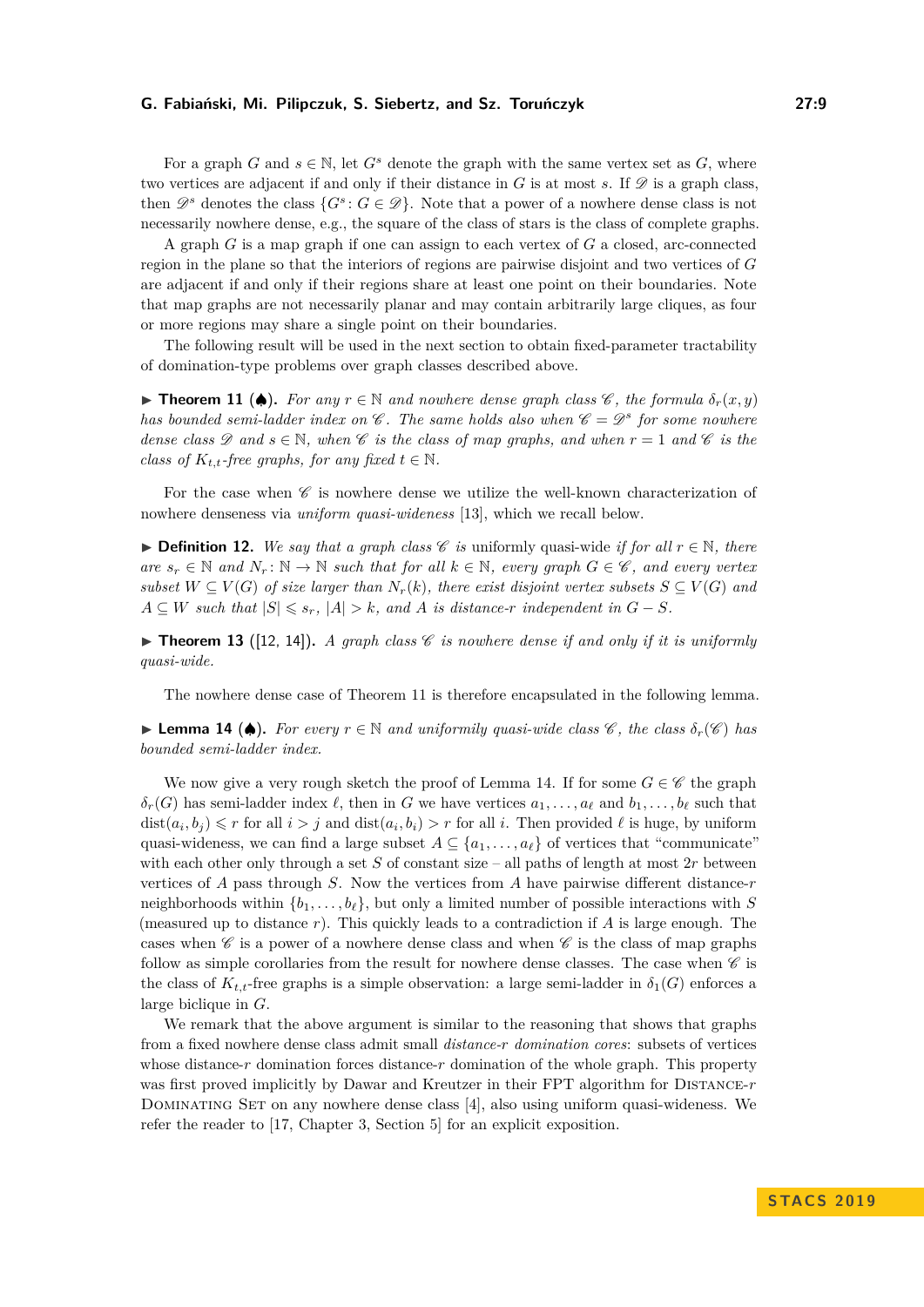#### **27:10 Progressive Algorithms for Domination and Independence**

Having established boundedness of the semi-ladder index of  $\delta_r(x, y)$  on a class  $\mathscr{C}$ , we can use Corollary [10](#page-7-0) to extend this to any positive distance formula. Therefore, by Theorem [11,](#page-8-0) Corollary [10,](#page-7-0) and Lemma [3](#page-4-2) we immediately obtain the following.

<span id="page-9-0"></span>► **Corollary 15.** Let  $\mathscr{C}$  and  $r$  be as in Theorem [11](#page-8-0) and let  $\varphi(\bar{x}; \bar{y})$  be a positive distance *formula of radius at most r.* Then the class  $\varphi(\mathscr{C})$  has bounded semi-ladder index, so in *particular it has the strong Helly property.*

In fact, Corollary [10](#page-7-0) provides a better control of the semi-ladder index of  $\varphi(\mathscr{C})$  in terms of the semi-ladder index of  $\delta_r(\mathscr{C})$  and the size of  $\varphi$ . In the next section we will use these more refined bounds for a precise analysis of the running times.

Note that Corollary [15](#page-9-0) does not generalize to arbitrary first-order formulas. Indeed, if  $\mathscr C$ is the class of all edgeless graphs and  $\varphi(x; y)$  is the formula  $x \neq y$ , then  $\varphi(\mathscr{C})$  is the class of all complements of matchings, which does not even have the weak Helly property.

**Independence problems.** We now move to the DISTANCE-r INDEPENDENT SET problem: deciding whether a given graph contains a distance-*r* independent set of size *k*. This property is most naturally expressed using an existential sentence, and not as a sentence of the form  $\exists_{\bar{x}} \forall_{\bar{y}} \varphi(\bar{x}; \bar{y})$ . However, in Example [7](#page-6-1) we gave a suitable formula  $\eta_r^k(\bar{x}; y)$  that expresses the problem: the trick is to phrase the property that  $x_1, \ldots, x_k$  are pairwise at distance more than *r* by saying that for every vertex *y*, for all  $1 \leq i \leq j \leq k$  the sum of distances from *y* to  $x_i$  and  $x_j$  is larger than r. Thus, a vertex y that does not satisfy this condition may serve as a witness that a given tuple  $\bar{x}$  does not form a distance- $r$  independent set.

In the full version of the paper we prove the following.

<span id="page-9-1"></span>**► Theorem 16 (♠).** Let  $\mathscr C$  be a nowhere dense class of graphs and let  $k, r \in \mathbb N$ . Then the *class*  $\eta_r^k(\mathscr{C})$  *has the weak p-Helly property, for some*  $p \in \mathbb{N}$  *depending on k, r, and*  $\mathscr{C}$ *.* 

It is easy to see that for any  $k \geqslant 2$  and  $r \geqslant 1$ , the formula  $\eta_r^k(x; y)$  does not have the strong Helly property on the class  $\mathscr C$  of edgeless graphs. Thus, in general we cannot hope for boundedness of the semi-ladder index of  $\eta_r^k(\mathscr{C})$  and use the Semi-Ladder Algorithm.

The proof of Theorem [16](#page-9-1) is actually very different from the proof of Theorem [11,](#page-8-0) and presents a novel contribution of this work. Instead of uniform quasi-wideness, we use the characterization of nowhere denseness via the *Splitter game* [\[11\]](#page-14-2). The idea is that in case a graph  $G \in \mathscr{C}$  does not have a distance-r independent set of size k, there is a small witness of this: a set *W* of size bounded in terms of  $k, r$ , and  $\mathscr C$  such that for every vertex subset *S* of size  $k$ , some path of length at most  $r$  connecting two vertices of  $S$  crosses  $W$ . This exactly corresponds to the notion of witnessing expressed by  $\eta_r^k$ . Such a witness *W* is constructed recursively along Splitter's strategy tree in the Splitter game in *G*. We use the condition that *G* does not have a distance-*r* independent set of size *k* to prove that we can find a small (in terms of  $k, r, \mathcal{C}$ ) set of "representative" moves of the Connector. Trimming the strategy tree to those moves bounds its size in terms of  $k, r, \mathcal{C}$ , yielding the desired upper bound on the witness size.

We remark that our proof of Theorem [16](#page-9-1) can actually be turned into an algorithm for the DISTANCE- $r$  INDEPENDENT SET problem on any nowhere dense class  $\mathscr C$  with running time of  $2^{\mathcal{O}(k \log k)} \cdot ||G||$ . However, this algorithm is much more complicated than the Ladder algorithm that we explain in the next section, and in particular it uses some black-box results from the theory of nowhere dense graph classes.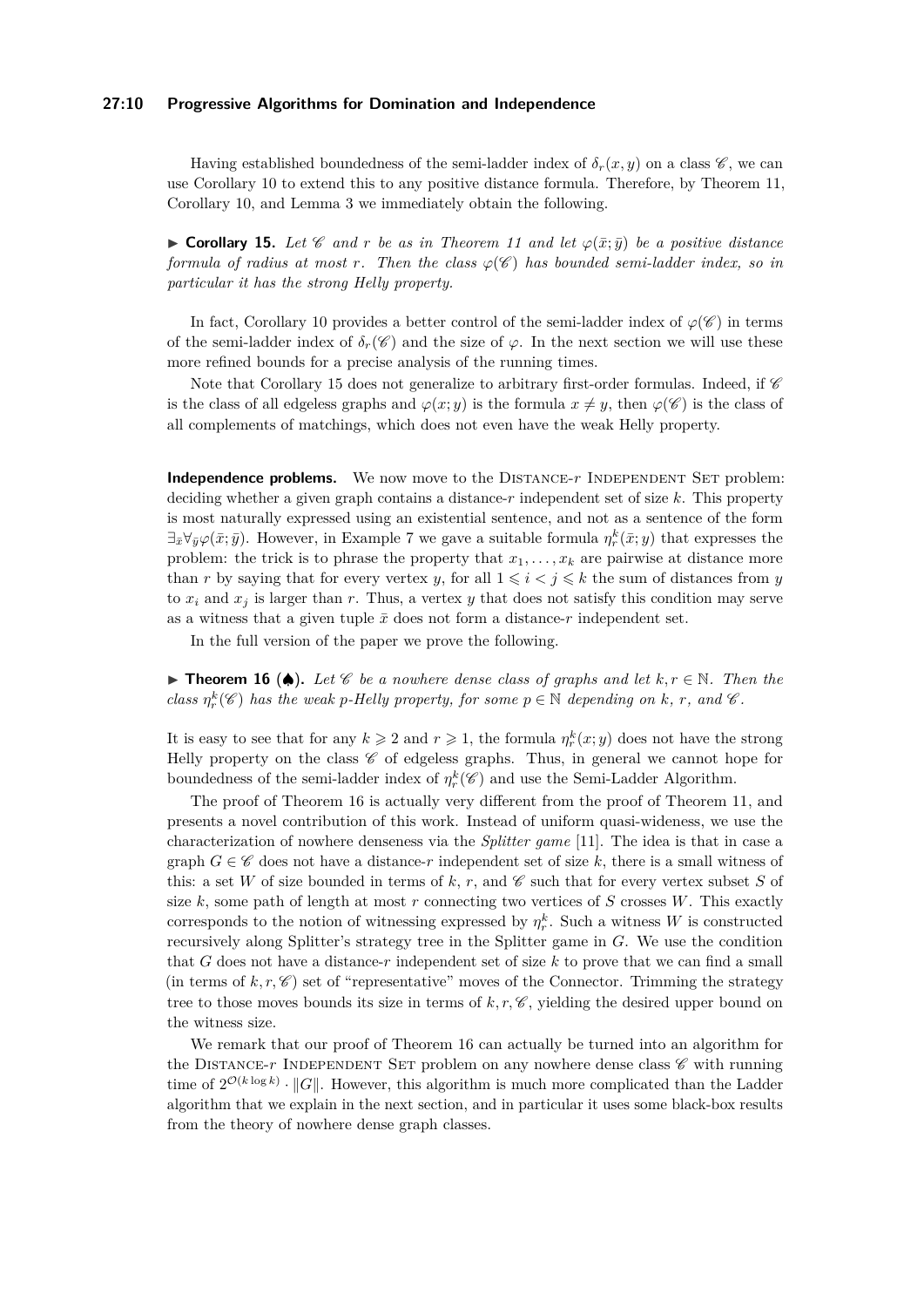# <span id="page-10-0"></span>**4 Algorithms**

In this section, we present two algorithms solving the Coverage problem on a given bipartite graph. The bipartite graph can be only accessed via restricted access oracles; we start with presenting this model. We then describe the two algorithms. Then we show how the oracles can be efficiently implemented in the special cases relevant to this paper. This, in combination with the results from the previous section, will allow us to obtain the desired algorithmic statements about domination and independence problems on restricted graph classes.

**The access oracles.** We consider the following model of an algorithmic search for a solution in a bipartite graph representing the search space. Consider a bipartite graph  $H = (L, R, E)$ , where the left side *L* is the set of *candidates* and the right side *R* is the set of *witnesses*. An edge between a candidate  $a \in L$  and a witness  $b \in R$  is interpreted as that a and b *agree*: *b* agrees that *a* is a solution. Expressed in those terms, COVERAGE is the problem of finding a *solution*: a candidate which agrees with all witnesses. We will use the terminology of candidates, witnesses, solutions, and agreeing as explained above, as this facilitates the understanding of the algorithms for Coverage in terms of the original problems.

As we explained, the considered bipartite graph *H* will typically be of the form  $\varphi(G)$  for some formula  $\varphi(\bar{x}; \bar{y})$  expressing the considered problem. Thus, *H* shall represent the whole search space, so we allow our algorithms a restricted access to *H* via the following *oracles*.

- **Candidate Oracle:** Given a set of witnesses  $B \subseteq R$ , the oracle either returns a candidate  $a \in L$  that agrees with all witnesses of *B*, or concludes that no such candidate exists.
- **Weak Witness Oracle:** Given a candidate  $a \in L$ , the oracle either concludes that a is a solution, or returns a witness  $b \in R$  that does not agree with *a*.
- **Strong Witness Oracle:** Given a set of candidates  $A \subseteq L$  and a number  $p \in \mathbb{N}$ , the oracle either finds a set of witnesses  $P \subseteq R$  such that  $|P| \leq p$  and every candidate of A does not agree with some witness from *P*, or concludes that no such set *P* exists.

Note that the Weak Witness Oracle can be simulated by the Strong Witness Oracle applied to  $A = \{a\}$ . We now provide the two algorithms for COVERAGE announced in Section [3.](#page-6-0)

**Semi-ladder Algorithm.** The Semi-ladder Algorithm proceeds in a number of rounds, where each round consists of two steps: first the *Candidate Step*, and then the *Witness Step*. Also, the algorithm maintains a set *B* of witnesses gathered so far, initially set to be empty. The steps are defined as follows:

- **Candidate Step:** Apply the Candidate Oracle to find a candidate  $a \in L$  that agrees with all the witnesses in *B*. If no such candidate exists, terminate the algorithm returning that no solution exists. Otherwise, proceed to the Witness Step.
- **Witness Step:** Apply the Weak Witness Oracle to find a witness  $b \in R$  that does not agree with *a*. If there is no such witness, terminate the algorithm and return *a* as the solution. Otherwise, add *b* to *B* and proceed to the next round.

The correctness of the algorithm is obvious, while the running time can be bounded by the immediate observation that if the Semi-ladder Algorithm performs  $\ell$  full rounds, then the candidates  $a_1, \ldots, a_\ell \in L$  discovered in consecutive rounds, together with the witnesses  $b_1, \ldots, b_\ell \in R$  added to *B* in consecutive rounds, form a semi-ladder in *H*.

<span id="page-10-1"></span> $\triangleright$  **Corollary 17.** The Semi-ladder Algorithm applied to a graph H with semi-ladder index  $\ell$ *terminates after performing at most*  $\ell$  *full rounds. Consequently, it uses at most*  $\ell + 1$ *Candidate Oracle Calls, each involving a set of witnesses B with*  $|B| \leq \ell$ *, and at most*  $\ell$ *Weak Witness Oracle Calls.*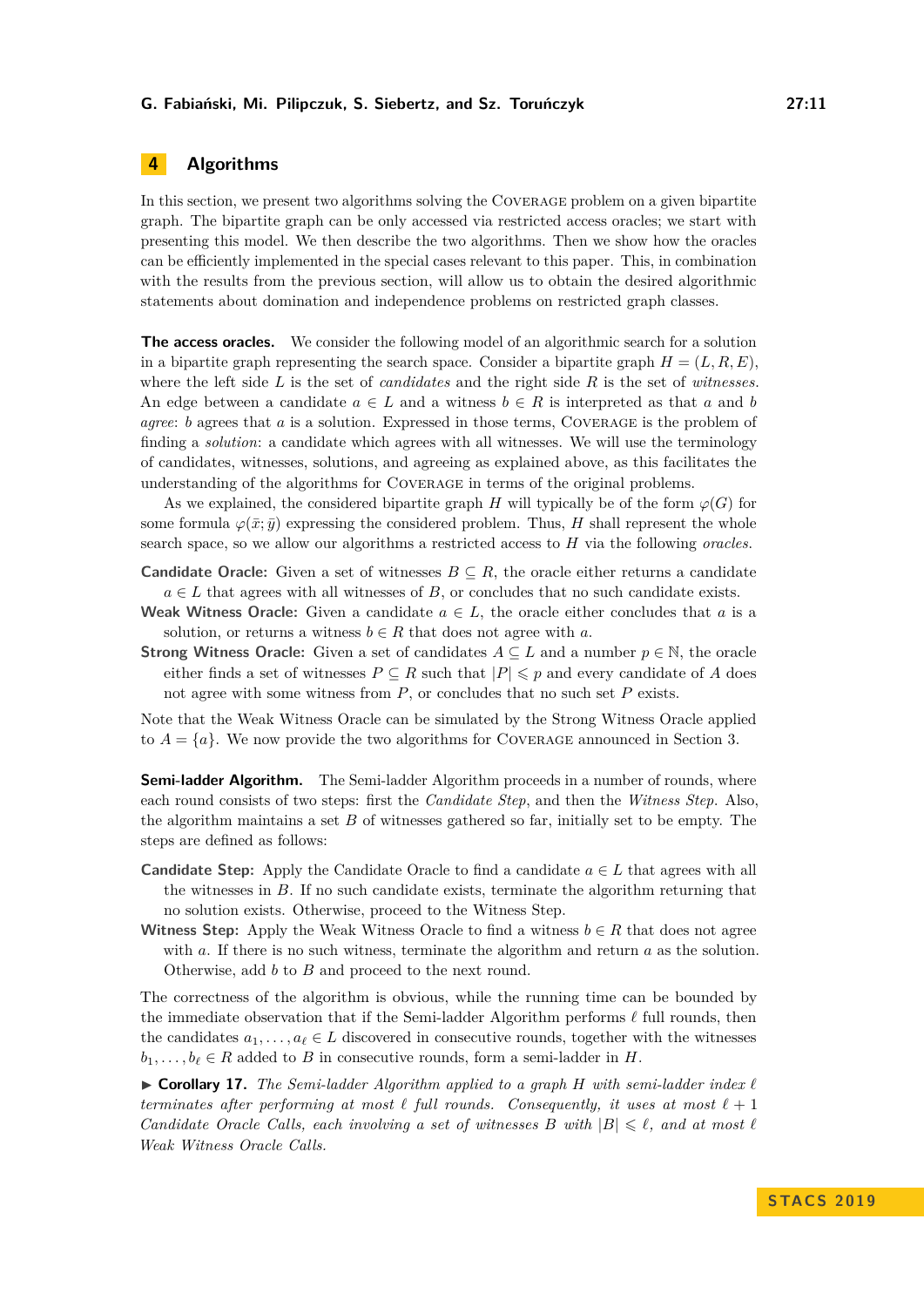#### **27:12 Progressive Algorithms for Domination and Independence**

**Ladder algorithm.** As before, the Ladder Algorithm maintains the set *B* of witnesses gathered so far, but also the set *A* of candidates found so far. The algorithm is also given a parameter  $p \in \mathbb{N}$ . Again, the algorithm proceeds in rounds, each consisting of the Candidate step and the Witness step, with the following description:

- **Candidate Step:** Apply the Candidate Oracle to find a candidate  $a \in L$  that agrees with all the witnesses in *B*. If no such candidate exists, terminate the algorithm returning that no solution exists. Otherwise, add *a* to *A* and proceed to the Witness step.
- **Witness Step:** Apply the Strong Witness Oracle to set *A* and parameter *p*, yielding either a set of witnesses  $P \subseteq R$  such that  $|P| \leq p$  and every candidate from *A* does not agree with some witness from  $P$ , or a conclusion that no such set  $P$  exists. In the former case, add *P* to *B* and proceed to the next round. In the latter case, terminate the algorithm returning that a solution exists.

Note that the algorithm actually never finds a solution, but only may claim its existence in the Witness Step, and this claim is not substantiated by having a concrete solution in hand. However, the observation is that assuming the weak *p*-Helly property, the structure discovered by the algorithm is sufficient to deduce the existence of a solution.

I **Lemma 18** (♠)**.** *The Ladder Algorithm applied with parameter p in a bipartite graph with the weak p-Helly property is always correct.*

Finally, we show that if *H* has ladder index bounded by  $\ell$ , then the algorithm terminates in a number of rounds bounded in terms of  $\ell$  and  $p$ . For this we observe that during its execution, the algorithm in fact constructs a ladder in an auxiliary bipartite graph  $H'$  with candidates *a* on the left side and sets of witnesses *P* on the right side, and the ladder index of  $H'$  can be bounded in terms of  $p$  and the ladder index of  $H$  using a Ramsey argument.

I **Lemma 19** (♠)**.** *The Ladder Algorithm applied with parameter p to a bipartite graph H* with ladder index smaller than  $\ell$  terminates after performing less than  $R^p(2\ell)$  full rounds.

<span id="page-11-0"></span>I **Corollary 20.** *The Ladder Algorithm applied with parameter p to a graph H with ladder index smaller than ` and the weak p-Helly property, always returns the correct answer and terminates after performing at most*  $q = R^p(\ell) - 1$  *full rounds. Consequently, it uses at most*  $q + 1$  *Candidate Oracle Calls, each involving a set of witnesses B with*  $|B| \leq pq$ , and at *most q Strong Witness Oracle Calls, each involving a set of candidates A with*  $|A| \leq q$ *.* 

**Implementing the oracles.** The last missing ingredient for obtaining our algorithmic results is an efficient implementation of the oracles for bipartite graphs of the form  $\varphi(G)$ , where *G* is the input graph and  $\varphi(\bar{x}, \bar{y})$  is a formula expressing the considered problem. We describe such an implementation whenever  $\varphi$  is a distance formula.

We use the concept of *distance profiles* and *distance profile complexity*. Let *G* be a graph and let *S* be a set of its vertices. For a vertex *v* of *G*, the *distance-r profile* of *v* on *S*, denoted profile<sub>r</sub><sup>*G*</sup>, $S$ </sup>(*v*), is the function mapping *S* to {0,1, ..., *r*,  $\infty$ } such that for *s*  $\in$  *S*,

$$
\text{profile}_{r}^{G,S}(v)(s) = \begin{cases} \text{dist}_{G}(v,s) & \text{if } \text{dist}_{G}(v,s) \leq r, \\ \infty & \text{otherwise.} \end{cases}
$$

The *distance-r profile complexity* of *G* is the function from N to N defined as

$$
\nu_r^G(m) = \max_{S \subseteq V, |S| \le m} |\{\text{profile}_r^{G,S}(v) \colon v \in V(G)\}|.
$$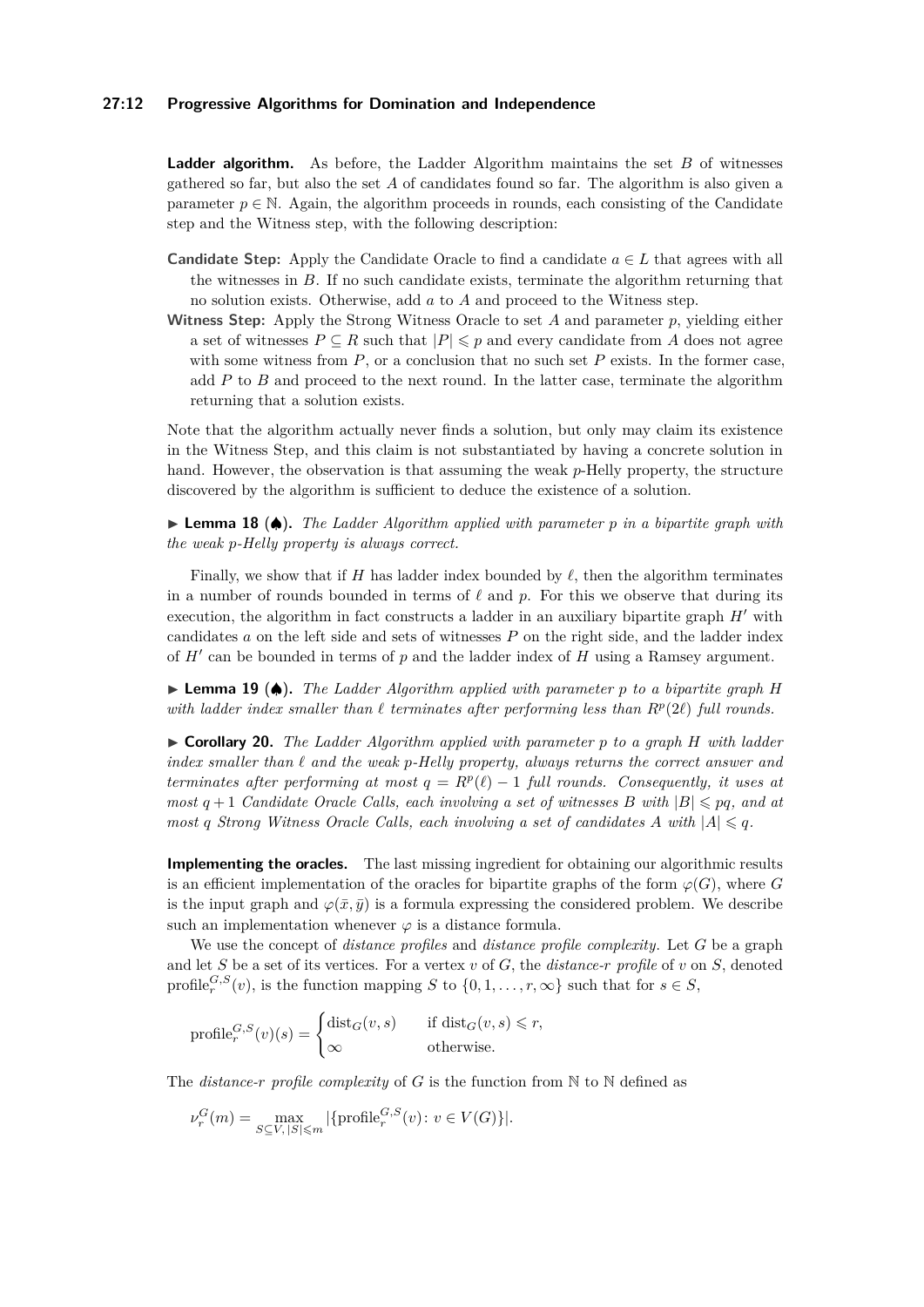That is, this is the maximum possible number of different functions from *S* to  $\{0, 1, \ldots, r, \infty\}$ realized as distance-*r* profiles on *S* of vertices of *G*, over all vertex subsets *S* of size at most *m*. For a graph class  $\mathscr{C}$ , we denote  $\nu_r^{\mathscr{C}}(m) = \sup_{G \in \mathscr{C}} \nu_r^G(m)$ .

Note that for any graph *G* and  $r, m \in \mathbb{N}$  we have  $\nu_r^G(m) \leqslant (r+2)^m$ , as this is the total number of functions from a set of size *m* to  $\{0, 1, \ldots, r, \infty\}$ . This bound is exponential in *m*, however it is known that on nowhere dense classes an almost linear bound holds.

<span id="page-12-0"></span>▶ **Lemma 21** ([\[9\]](#page-14-8)). Let  $\mathscr C$  be a nowhere dense class of graphs. Then for every  $r \in \mathbb N$  and  $\varepsilon > 0$  *there exists a constant*  $c_{r,\varepsilon}$  *such that*  $\nu_r^{\mathscr{C}}(m) \leqslant c_{r,\varepsilon} \cdot m^{1+\varepsilon}$  *for all*  $m \in \mathbb{N}$ *.* 

We remark that the conclusion of Lemma [21](#page-12-0) still holds when  $\mathscr C$  is any fixed power of a nowhere dense class, and when  $\mathscr C$  is the class of map graphs. Moreover, when  $\mathscr C$  is the class of  $K_{t,t}$ -free graphs for some  $t \in \mathbb{N}$ , then  $\nu_1^{\mathscr{C}}(m) \leq \mathcal{O}(m^t)$ .

We are ready to give implementations for the oracles. The main idea is that because we are working with a distance formula, when looking for, say, a candidate that agrees with all witnesses in a set  $B$ , the only information that is relevant about any vertex is its distance- $r$ profile on the set *S* consisting of all vertices appearing in the tuples of *B*. Hence, there are only  $\nu_r^G(|S|)$  different "types" of vertices, and instead of checking all *k*-tuples of vertices in the graph, we can check all *k*-tuples of types.

<span id="page-12-1"></span>▶ **Lemma 22 (♦).** *Fix a distance formula*  $\varphi(\bar{x}; \bar{y})$  *of radius r and with*  $|\bar{x}| = c$  *and*  $|\bar{y}| = d$ *. Then for an input graph*  $G = (V, E)$ *, there are implementations of oracle calls in*  $\varphi(G)$  *that achieve the following running times:*

- *Candidate Oracle: time*  $\mathcal{O}(|B| \cdot ||G|| + |B| \cdot \nu_r^G(d|B|)^c)$  *for a call to*  $B \subseteq V^{\bar{y}}$ *;*
- *Weak Witness Oracle: time*  $\mathcal{O}(\Vert G \Vert + \nu_r^G(c)^d)$  *for a call to*  $\bar{a} \in V^{\bar{x}}$ *;*  $\mathcal{L}_{\mathcal{A}}$
- *Strong Witness Oracle: time*  $\mathcal{O}(|A| \cdot ||G|| + |A| \cdot \nu_r^G(c|A|)^{pd})$  *for a call to*  $A \subseteq V^{\bar{x}}$  *and*  $p \in \mathbb{N}$ *.*  $\equiv$

**Algorithmic consequences.** We are ready to present our algorithmic corollaries, promised in Section [1.](#page-0-0) Throughout this section, when stating parameterized running times we use *k* to denote the target size of a solution (i.e., distance-*r* dominating or independent set). We start with the domination problems.

<span id="page-12-2"></span>**► Theorem 23.** Fix  $r \in \mathbb{N}$  and let  $\mathscr{C}$  be a class of graphs such that for each  $q \leq r$ , the class  $\delta_q(\mathscr{C})$  *has finite semi-ladder index. Then, for any positive distance formula*  $\varphi(\bar{x}; \bar{y})$  *of radius at most r and size k, the domination-type problem corresponding to*  $\varphi$  *can be solved on*  $\mathscr C$  *in time*  $f(k) \cdot ||G||$ *, for some function f.* 

**Proof.** W.l.o.g. we can assume that  $|\bar{x}|, |\bar{y}| \leq k$ . Let  $\ell \in \mathbb{N}$  be such that  $\delta_q(\mathscr{C})$  has semi-ladder index smaller than  $\ell$ , for all  $q \leq r$ . Given a graph *G*, we apply the Semi-Ladder Algorithm for the COVERAGE problem in the graph  $\varphi(G)$  with implementations of oracles provided by Lemma [22.](#page-12-1) By Lemma [4](#page-5-0) we conclude the semi-ladder index of  $\varphi(\mathscr{C})$  is bounded by  $R^k(\ell)$ . Now the claimed running time follows immediately from Corollary [17](#page-10-1) and Lemma [22.](#page-12-1)

**F** Remark 24. By Corollary [17](#page-10-1) and Lemma [22,](#page-12-1) the running time is actually  $\mathcal{O}(p \cdot \nu_r^{\mathscr{C}}(p)^k \cdot ||G||)$ , where *p* is the semi-ladder index of  $\varphi(G)$ . By Lemma [4,](#page-5-0) we have that  $p \leq R^k(\ell)$ , which is upperbounded by  $k^{k\ell-1}$  for  $k \geq 2$ . Combining this with the trivial upper bound  $\nu_r^{\mathscr{C}}(p) \leqslant (r+2)^p$ yields  $f(k) \leq 2^{2^{\mathcal{O}(k \log k)}}$ , where r and  $\ell$  are considered fixed constants. However, if a priori we know for the graph class  $\mathscr{C}$  that  $\nu_r^{\mathscr{C}}(m)$  is polynomial in *m*, instead of exponential, then by the analysis above we obtain  $f(k) \leq 2^{\mathcal{O}(k^2 \log k)}$ . Finally, by Lemma [5,](#page-5-1) for  $\varphi = \delta_r^k$  – the formula corresponding to the DISTANCE- $r$  DOMINATING SET problem – we can use a sharper bound of  $p \leq k^{\ell-1}$ . Thus, for this case we obtain an upper bound of  $f(k) \leq 2^{\text{poly}(k)}$  in the general setting, and  $f(k) \leq 2^{\mathcal{O}(k \log k)}$  when  $\nu_r^{\mathscr{C}}(m)$  is polynomial in *m*.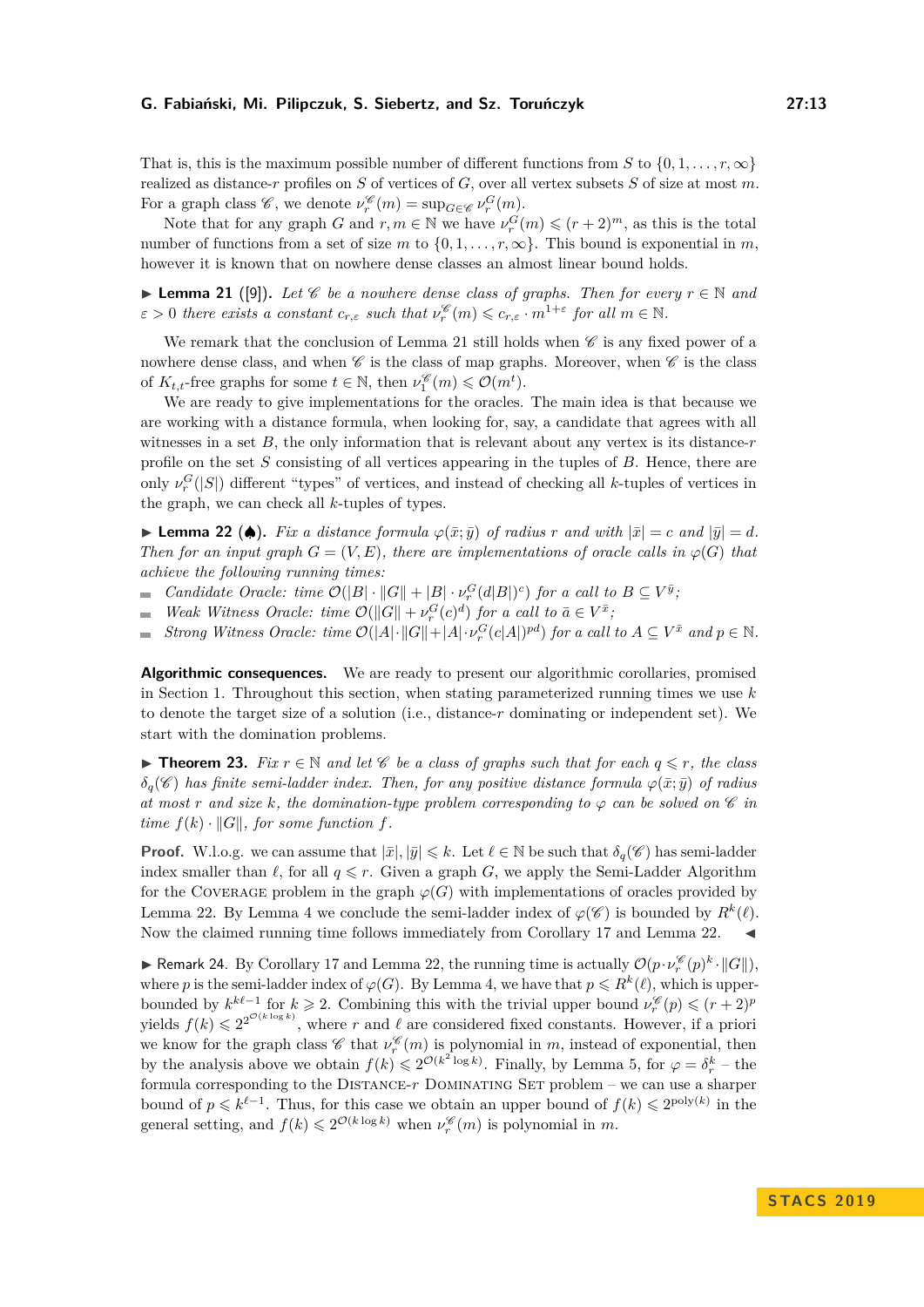#### **27:14 Progressive Algorithms for Domination and Independence**

Now, using Theorem [23](#page-12-2) together with combinatorial results stated in Section [2](#page-3-0) we immediately obtain the algorithmic results promised in Section [1.](#page-0-0) Note that the results hold not only for Distance-*r* Dominating Set, but even for every domination-type problem of fixed radius *r* and size *k* that is considered the parameter.

<span id="page-13-1"></span>**Figure 15.** Fix  $r \in \mathbb{N}$ . Then any domination-type problem defined by a positive distance *formula of size k and radius at most r can be solved in time*  $2^{\mathcal{O}(k^2 \log k)} \cdot ||G||$  *on any graph class*  $\mathscr C$  *such that either*  $\mathscr C$  *is nowhere dense, or*  $\mathscr C = \mathscr D^s$  *for a nowhere dense class*  $\mathscr D$  *and some*  $s \in \mathbb{N}$ , or C *is the class of map graphs, or*  $r = 1$  *and* C *is the class of*  $K_{t,t}$ -free graphs *for some fixed*  $t \in \mathbb{N}$ *. Moreover, if this domination-type problem is DISTANCE-r DOMINATING* SET for parameter *k*, then the running time can be improved to  $2^{\mathcal{O}(k \log k)} \cdot ||G||$ .

**Proof.** By Theorem [11,](#page-8-0) the class  $\delta_r(\mathscr{C})$  has finite semi-ladder index. By Lemma [21](#page-12-0) and its strengthenings (see the comment below Lemma [21\)](#page-12-0)  $\nu_r^{\mathscr{C}}(m)$  is bounded by a polynomial in *m*. Hence, we may apply Theorem [23;](#page-12-2) the claimed running times follow from the remark following it.  $\blacktriangleleft$ 

We now move to the independence problems, for which we apply the Ladder algorithm.

<span id="page-13-0"></span>**► Theorem 26.** Let  $r \in \mathbb{N}$  and let  $\mathscr{C}$  be a class of graphs such that for any  $k \in \mathbb{N}$ , the *class*  $\eta_r^k(\mathscr{C})$  *has ladder index smaller than*  $\ell(k)$  *and has the weak*  $p(k)$ *-Helly property, for some functions*  $\ell, p: \mathbb{N} \to \mathbb{N}$ *. Then the* DISTANCE-*r* INDEPENDENT SET *problem on*  $\mathscr{C}$  *can be solved in time*  $f(k) \cdot ||G||$ *, for some function*  $f$ *.* 

**Proof.** Given a graph *G*, we apply the Ladder Algorithm in the graph  $\eta_r^k(\mathscr{C})$  with implementations of oracles provided by Lemma [22.](#page-12-1) The correctness of the algorithm and the running time bound follow directly from Corollary [20](#page-11-0) and Lemma [22,](#page-12-1) where we may set  $f(k) = \mathcal{O}(R^{p(k)}(2\ell(k)) \cdot \nu_r^{\mathscr{C}}(p(k) \cdot R^{p(k)}(2\ell(k))))^{p(k) \cdot k}$  $\blacksquare$ ).

**► Theorem 27.** *For any*  $r \in \mathbb{N}$  *and nowhere dense class*  $\mathscr{C}$ *, the* DISTANCE-*r* INDEPENDENT SET problem on  $\mathscr C$  *can be solved in time*  $f(k) \cdot ||G||$ *, for some function*  $f$ *.* 

**Proof.** By Theorems [6](#page-6-2) and [16,](#page-9-1) for every  $k \in \mathbb{N}$  there are constants  $\ell, p \in \mathbb{N}$ , depending on k, such that the class  $\eta_r^k(\mathscr{C})$  has ladder index bounded by  $\ell$  and has the weak *p*-Helly property. This allows us to apply Theorem [26.](#page-13-0)

## **5 Discussion of related results**

Fixed-parameter tractability of both DISTANCE-r DOMINATING SET and DISTANCE-r INDEpendent Set on any nowhere dense class follows from the general model-checking result for first-order logic of Kreutzer et al. [\[11\]](#page-14-2). The algorithms derived in this manner have running time  $f(k) \cdot n^{1+\epsilon}$  for any fixed  $\epsilon > 0$  and some function f, where *n* is the number of vertices of the input graph. In fact, an algorithm with running time  $f(k) \cdot n^{1+\epsilon}$  for the DISTANCE- $r$  INDEPENDENT SET problem is one of the intermediate results used in [\[11\]](#page-14-2). A close inspection of this algorithm reveals that the polynomial factor is in fact  $||G||$ , improving the claimed  $n^{1+\varepsilon}$ , however this is not explicit in [\[11\]](#page-14-2). For the DISTANCE-*r* DOMINATING SET problem, its fixed-parameter tractability on any nowhere dense class was established earlier by Dawar and Kreutzer [\[4\]](#page-14-7), but their algorithm had at least a quadratic polynomial factor in the running time bound.

As far as DISTANCE-r DOMINATING SET on powers of nowhere dense classes is concerned, we remark that the result provided in Theorem [25](#page-13-1) would *not* follow immediately from applying the algorithm on the graph before taking the power, for radius *rs* instead of *r*. The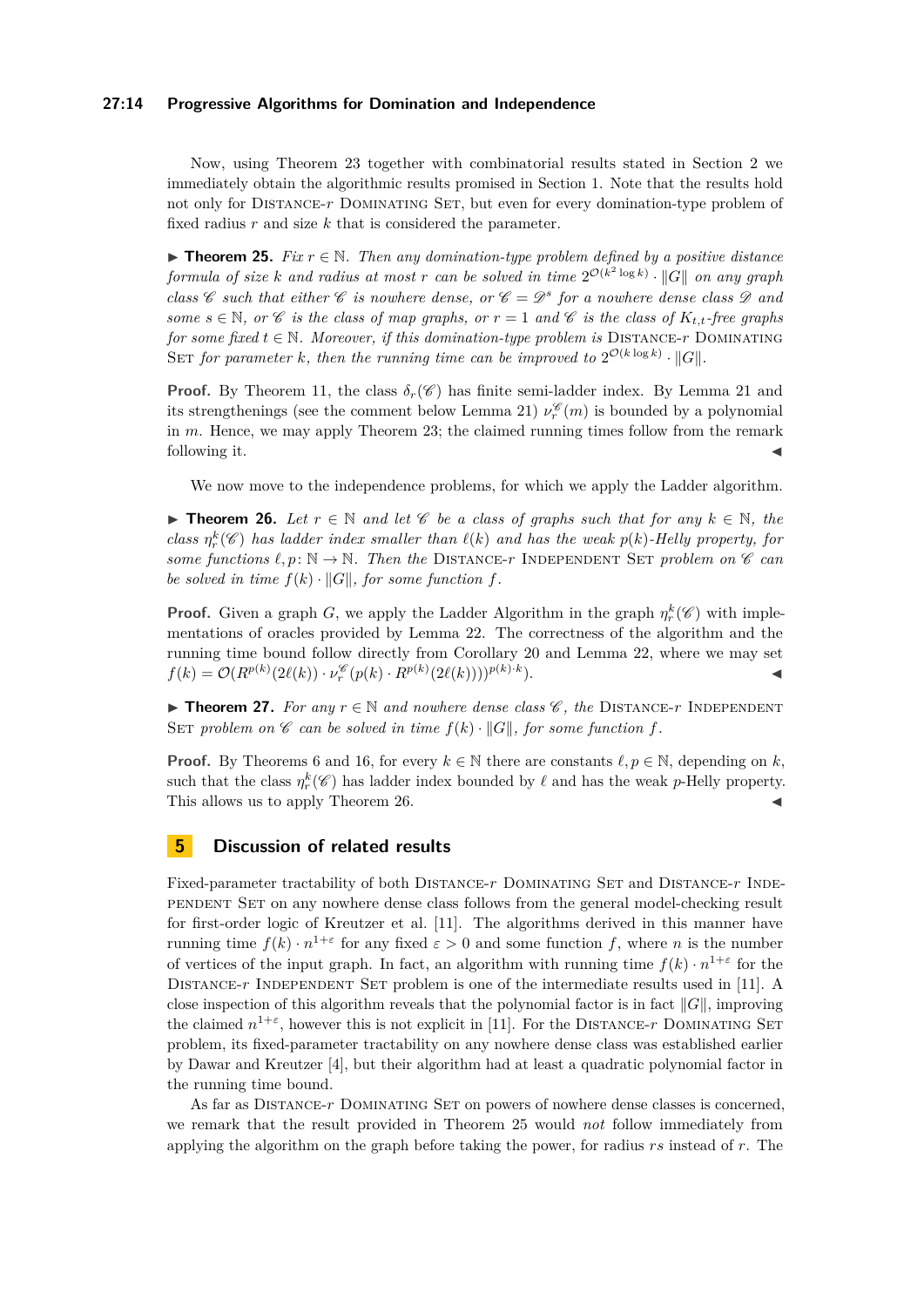reason is that the input consists only of the graph *G<sup>s</sup>* , and it is completely unclear how to algorithmically find the preimage *G* if we are dealing with an arbitrary nowhere dense class  $\mathscr{D}$ . To the best of our knowledge, this result is a completely new contribution.

Regarding map graphs, the fixed-parameter tractability of the Distance-*r* Dominating SET problem on this class of graphs was established by Demaine et al. [\[6\]](#page-14-9). However, they use the recognition algorithm for map graphs of Thorup [\[23\]](#page-15-11) to draw a map model of the graph; this algorithm has an estimated running time of at least  $\mathcal{O}(n^{120})$  [\[2\]](#page-14-10) and not all technical details have been published. Another way of obtaining a fixed-parameter algorithm would be to use the fact that map graphs have *locally bounded rankwidth*; however, again achieving linear running time would be difficult due to the need of computing branch decompositions with approximately optimum rankwidth, for which the best known algorithms have cubic running time. In contrast, as we have shown, the Semi-ladder Algorithm solves the problem in linear fixed-parameter time without the need of having a map model provided.

Finally, the fixed-parameter tractability of DOMINATING SET on  $K_{t,t}$ -free graphs, where both *k* and *t* are considered parameters, was established by Telle and Villanger [\[22\]](#page-15-12). Thus, Theorem [25](#page-13-1) reproves this result and also improves upon the running time: from  $2^{\mathcal{O}(k^{t+2})} \cdot ||G||$ of [\[22\]](#page-15-12) to  $2^{\mathcal{O}(k \log k)} \cdot ||G||$ .

#### **References**

- <span id="page-14-6"></span>**1** Hans Adler and Isolde Adler. Interpreting nowhere dense graph classes as a classical notion of model theory. *European Journal of Combinatorics*, 36:322–330, 2014.
- <span id="page-14-10"></span>**2** Zhi-Zhong Chen. Approximation Algorithms for Independent Sets in Map Graphs. *J. Algorithms*, 41(1):20–40, 2001.
- <span id="page-14-1"></span>**3** Bruno Courcelle. The monadic second-order logic of graphs. I. Recognizable sets of finite graphs. *Information and computation*, 85(1):12–75, 1990.
- <span id="page-14-7"></span>**4** Anuj Dawar and Stephan Kreutzer. Domination Problems in Nowhere-Dense Classes. In *FSTTCS 2009*, volume 4 of *LIPIcs*, pages 157–168. Schloss Dagstuhl – Leibniz-Zentrum für Informatik, 2009.
- <span id="page-14-3"></span>**5** Anuj Dawar and Stephan Kreutzer. Parameterized complexity of first-order logic. In *Electronic Colloquium on Computational Complexity, TR09-131*, page 39, 2009.
- <span id="page-14-9"></span>**6** Erik D. Demaine, Fedor V. Fomin, MohammadTaghi Hajiaghayi, and Dimitrios M. Thilikos. Fixed-parameter algorithms for (*k, r*)-center in planar graphs and map graphs. *ACM Trans. Algorithms*, 1(1):33–47, 2005.
- <span id="page-14-5"></span>**7** Pål Grønås Drange, Markus Sortland Dregi, Fedor V. Fomin, Stephan Kreutzer, Daniel Lokshtanov, Marcin Pilipczuk, Michał Pilipczuk, Felix Reidl, Fernando Sánchez Villaamil, Saket Saurabh, Sebastian Siebertz, and Somnath Sikdar. Kernelization and Sparseness: the Case of Dominating Set. In *STACS 2016*, volume 47 of *LIPIcs*, pages 31:1–31:14. Schloss Dagstuhl – Leibniz-Zentrum für Informatik, 2016. Full version available as arxiv preprint <https://arxiv.org/abs/1411.4575>. [doi:10.4230/LIPIcs.STACS.2016.31](http://dx.doi.org/10.4230/LIPIcs.STACS.2016.31).
- <span id="page-14-4"></span>**8** Zdeněk Dvořák, Daniel Král, and Robin Thomas. Testing first-order properties for subclasses of sparse graphs. *J. ACM*, 60(5):36, 2013.
- <span id="page-14-8"></span>**9** Kord Eickmeyer, Archontia C. Giannopoulou, Stephan Kreutzer, O-joung Kwon, Michał Pilipczuk, Roman Rabinovich, and Sebastian Siebertz. Neighborhood Complexity and Kernelization for Nowhere Dense Classes of Graphs. In *ICALP 2017*, volume 80 of *LIPIcs*, pages 63:1–63:14. Schloss Dagstuhl – Leibniz-Zentrum für Informatik, 2017. Full version available as arxiv preprint <https://arxiv.org/abs/1612.08197>. [doi:10.4230/LIPIcs.ICALP.2017.63](http://dx.doi.org/10.4230/LIPIcs.ICALP.2017.63).
- <span id="page-14-0"></span>**10** Grzegorz Fabiański, Michał Pilipczuk, Sebastian Siebertz, and Szymon Toruńczyk. Progressive Algorithms for Domination and Independence. *arXiv preprint*, 2018. [arXiv:1811.06799](http://arxiv.org/abs/1811.06799).
- <span id="page-14-2"></span>**11** Martin Grohe, Stephan Kreutzer, and Sebastian Siebertz. Deciding First-Order Properties of Nowhere Dense Graphs. *J. ACM*, 64(3):17:1–17:32, 2017.